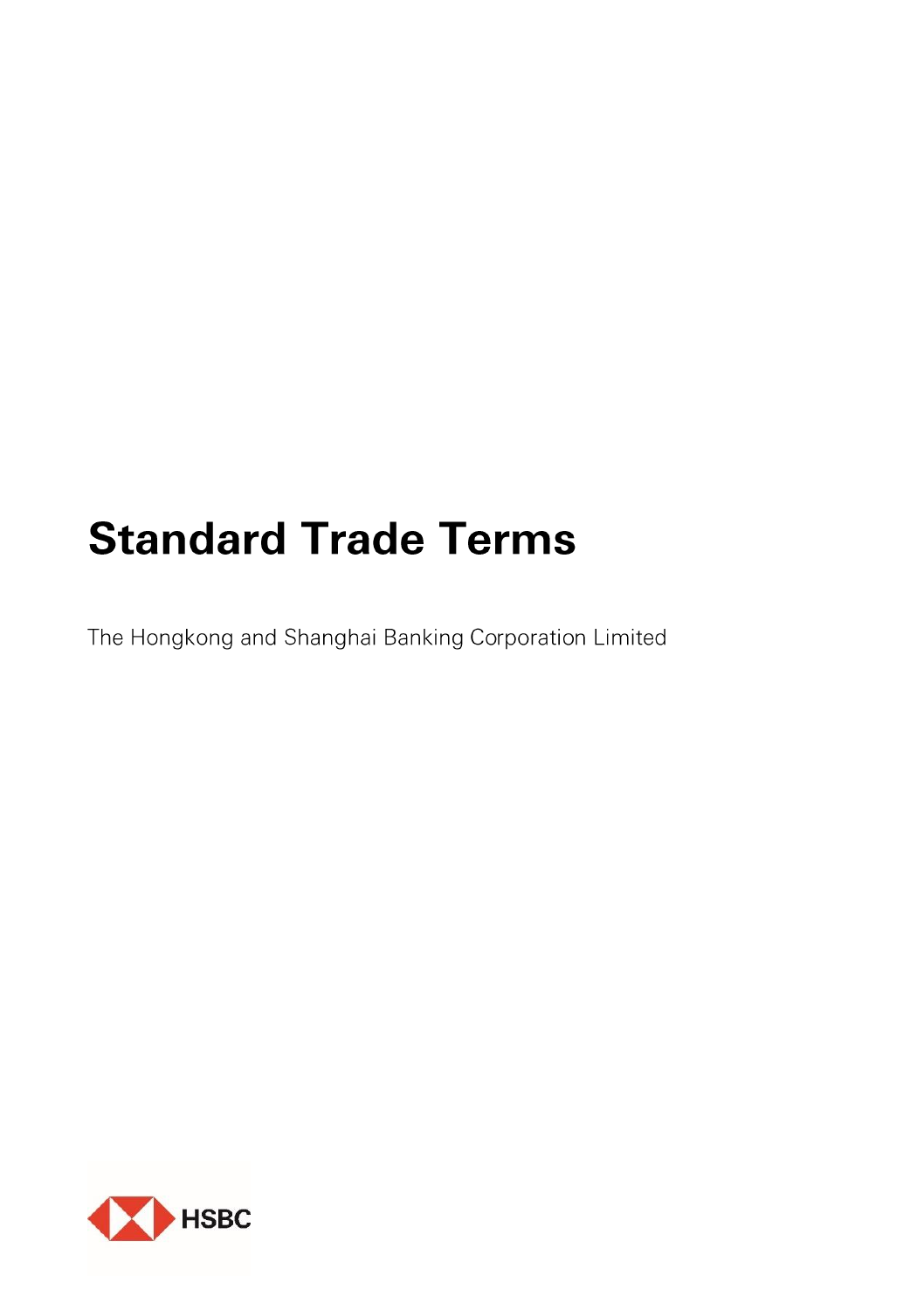# **CONTENTS**

| 1.                                                                   | <b>APPLICATION</b>                                           | 3              |
|----------------------------------------------------------------------|--------------------------------------------------------------|----------------|
| 4<br><b>SECTION 1 - TRADE SERVICES</b>                               |                                                              |                |
| 2.                                                                   | <b>ICC RULES</b>                                             | 4              |
| 3.                                                                   | DOCUMENTARY CREDITS                                          | $\overline{4}$ |
| 4.                                                                   | <b>INSTRUMENTS</b>                                           | $\overline{7}$ |
| 5.                                                                   | <b>COLLECTIONS</b>                                           | 9              |
| 6.                                                                   | <b>FINANCE</b>                                               | 10             |
| 7.                                                                   | TRADE FINANCE LOANS                                          | 11             |
| 8.                                                                   | APPLICATIONS FOR RELEASE OF GOODS, SHIPPING GUARANTEES       |                |
|                                                                      | AND LETTERS OF INDEMNITY                                     | 13             |
|                                                                      | <b>SECTION 2 - REIMBURSEMENT, INDEMNITY AND OTHER RIGHTS</b> | 14             |
| 9.                                                                   | REIMBURSEMENT AND INDEMNITY                                  | 14             |
| 10.                                                                  | CASH COLLATERAL                                              | 15             |
|                                                                      | 11. PLEDGE                                                   | 15             |
|                                                                      | 12. TRUST RECEIPTS                                           | 16             |
|                                                                      | 13. SET-OFF                                                  | 17             |
|                                                                      | 14. SUPPLEMENTARY RIGHTS                                     | 17             |
| <b>SECTION 3 - FEES AND PAYMENTS</b>                                 |                                                              | 17             |
| 15.                                                                  | FEES, COMMISSION, INTEREST AND CHARGES                       | 17             |
| 16.                                                                  | <b>PAYMENTS</b>                                              | 18             |
| <b>SECTION 4 - REPRESENTATIONS, UNDERTAKINGS AND SANCTIONS</b><br>20 |                                                              |                |
| 17.                                                                  | REPRESENTATIONS AND WARRANTIES                               | 20             |
|                                                                      | 18. UNDERTAKINGS                                             | 21             |
|                                                                      | 19. COMPLIANCE WITH LAWS AND SANCTIONS                       | 23             |
| <b>SECTION 5 - INSTRUCTIONS AND ELECTRONIC PLATFORMS</b><br>25       |                                                              |                |
| 20.                                                                  | <b>INSTRUCTIONS</b>                                          | 25             |
| 21.                                                                  | PLATFORMS                                                    | 26             |
| <b>SECTION 6 - OTHER</b>                                             |                                                              | 27             |
|                                                                      | 22. LIMITATION ON LIABILITY                                  | 27             |
|                                                                      | 23. DISCLOSURE, CONFIDENTIALITY AND PRIVACY                  | 29             |
| 24.                                                                  | <b>MISCELLANEOUS</b>                                         | 31             |
| 25.                                                                  | <b>GOVERNING LAW AND JURISDICTION</b>                        | 32             |
|                                                                      | <b>SECTION 7 - DEFINITIONS AND INTERPRETATION</b><br>32      |                |
| 26.                                                                  | DEFINITIONS AND INTERPRETATION                               | 32             |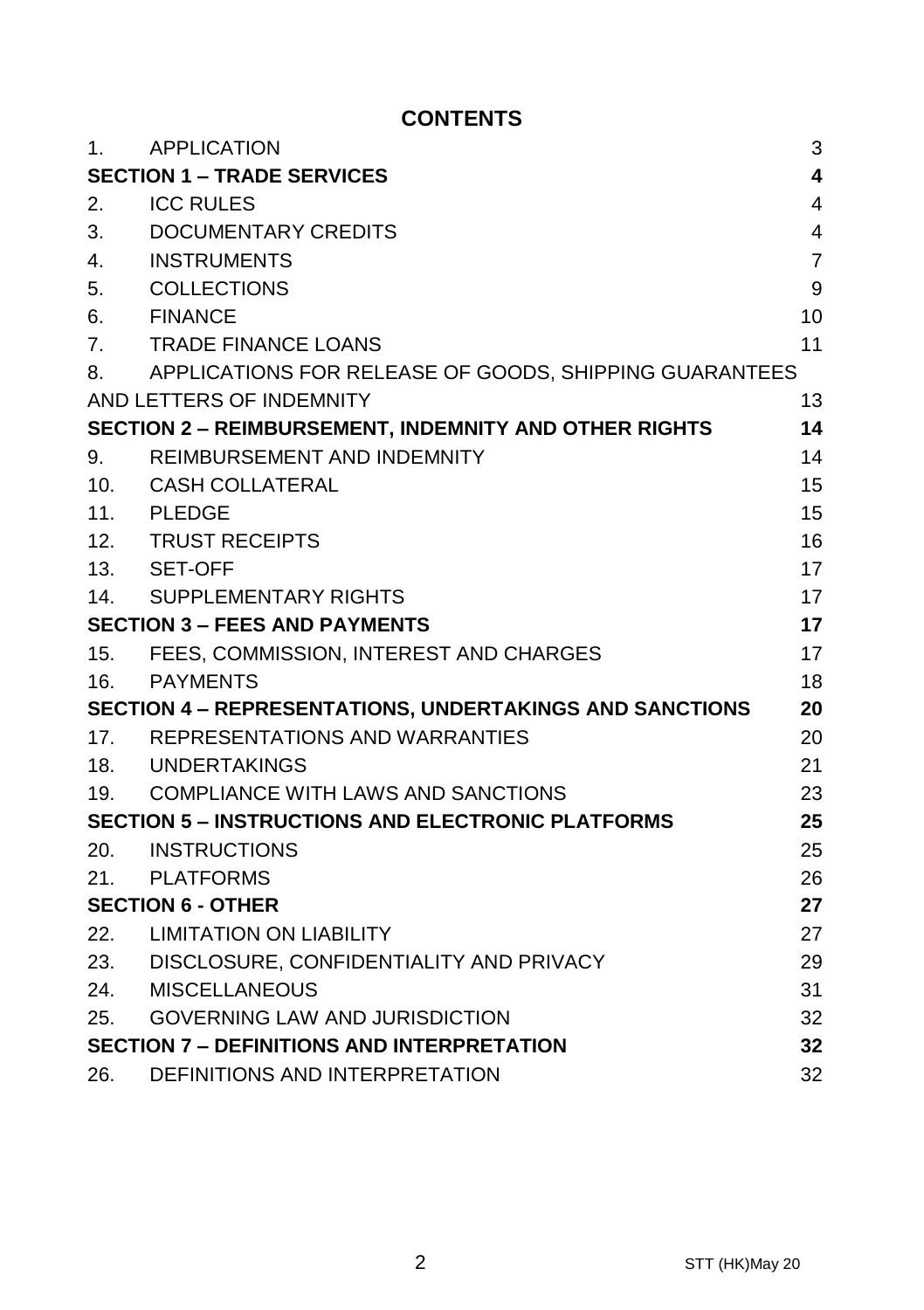# **STANDARD TRADE TERMS (THESE TERMS)**

#### **1. APPLICATION**

1.1 These Terms shall apply to any Trade Service which HSBC may agree to make available or procure at the request of the Customer and shall include any relevant Country Conditions.

1.2 These Terms shall, where applicable, be subject to other terms and conditions in relation to services provided by HSBC to the Customer (including any banking service or account operating agreement) from time to time. In relation to any Trade Service, where any conflict arises between these Terms and any other applicable terms and conditions, the terms and conditions shall apply in the following order of priority:

- (a) the Application;
- (b) the Facility Agreement (if any) and/or any applicable Security Agreement;
- (c) the Country Conditions (if any);
- (d) these Terms; and
- (e) such other terms.

1.3 HSBC does not offer any advice to the Customer in relation to any Trade Service. Whilst HSBC may provide information or express opinions from time to time, such information or opinions are not offered as advice. Before applying for, or accepting, any Trade Service, the Customer shall make such enquiries and assessments as the Customer considers appropriate and the Customer should place no reliance on HSBC to give advice or make recommendations. If the Customer is in doubt of any Trade Service, the Customer should seek independent professional advice.

1.4 Each Trade Service is separate and independent from the Trade Transaction to which such Trade Service relates and HSBC is in no way concerned with, subject to, or bound by, the terms of such Trade Transaction, even if a reference is included in any document relating to that Trade Service.

1.5 HSBC may name, instruct or procure any correspondent bank (including any HSBC Group member) to be the issuing, advising, nominated or confirming bank in respect of any Trade Service (and may restrict such correspondent bank to an HSBC Group member or a correspondent bank acceptable to HSBC) and is authorised to issue a counter-guarantee or counter-SBLC in such form and content as determined by HSBC in favour of the correspondent bank. HSBC may pay to, or receive from any correspondent bank, charges, commissions, fees or other payments.

1.6 Nothing in these Terms shall oblige HSBC to enter into or provide any Trade Service at any time.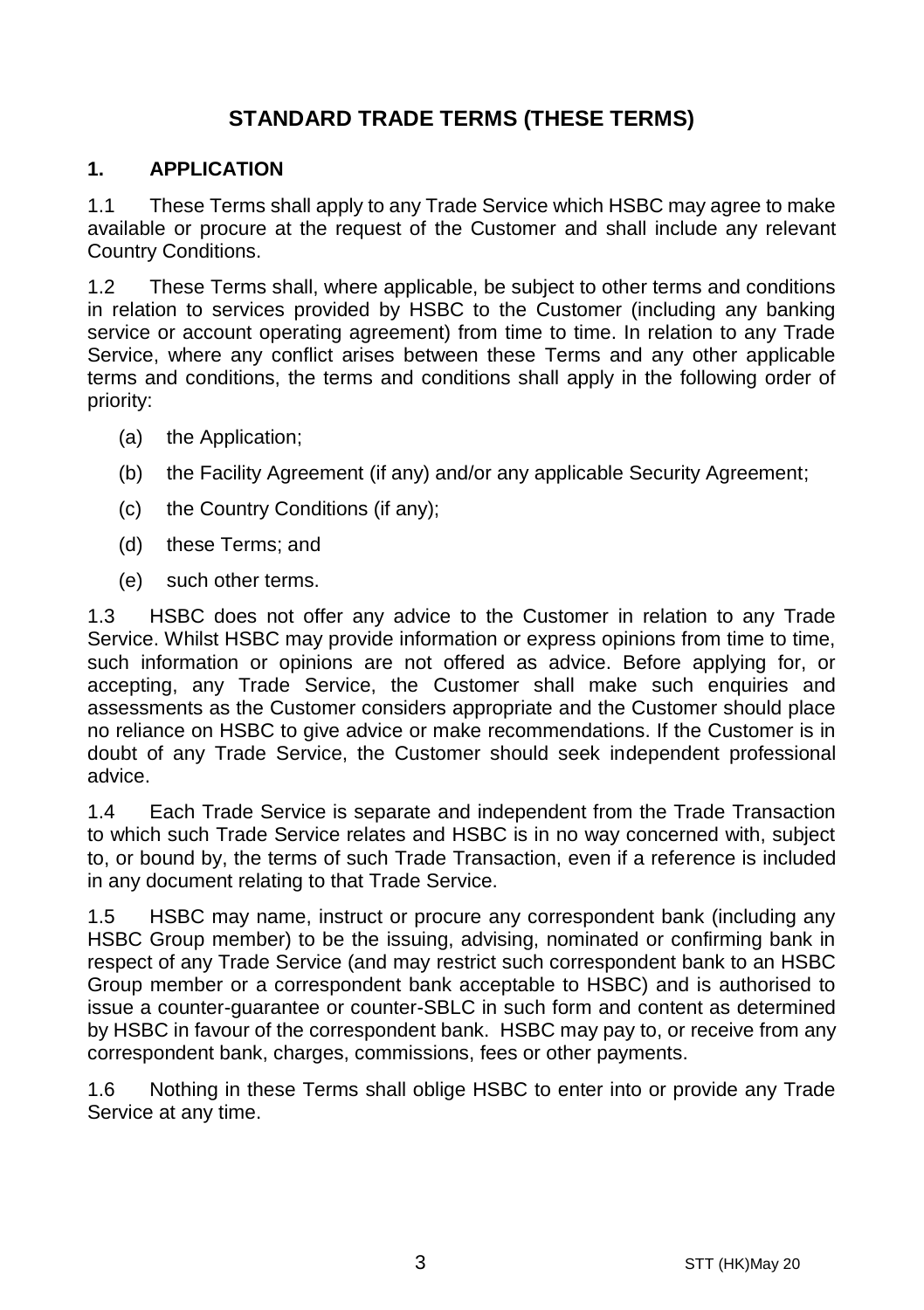# **SECTION 1 - TRADE SERVICES**

## **2. ICC RULES**

2.1 Unless the Customer otherwise requests (and HSBC agrees with such request):

(a) all Documentary Credits issued by HSBC will be issued subject to the Uniform Customs and Practice for Documentary Credits, 2007 Revision, ICC Publication No. 600 (UCP600) and, if required by HSBC, the Uniform Customs and Practice for Documentary Credits (UCP600) Supplement for Electronic Presentation (eUCP);

(b) all SBLCs issued by HSBC will be issued subject to the International Standby Practices 1998, ICC Publication No. 590 (ISP98);

(c) all bonds and guarantees issued by HSBC will be issued subject to the Uniform Rules for Demand Guarantees, ICC Publication No.758 (URDG 758); and

(d) all Collections will be undertaken subject to the Uniform Rules for Collections 1995, ICC Publication No. 522 (URC 522) and, if required by HSBC, the Uniform Rules for Collections (URC 522) Supplement for Electronic Presentation (eURC),

in each case, as may be revised from time to time (together the ICC Rules), and the rights and obligations of the Customer will be subject to the applicable ICC Rules in addition to these Terms.

2.2 If there is any conflict between any ICC Rule and these Terms, these Terms shall prevail.

#### <span id="page-3-0"></span>**3. DOCUMENTARY CREDITS**

- 3.1 The terms in this Claus[e 3](#page-3-0) apply to any Documentary Credits.
- 3.2 The Customer:
	- (a) undertakes to examine the customer copy of each Documentary Credit issued
	- by HSBC in order to check its consistency with the relevant Application; and
	- (b) agrees to give immediate notice to HSBC of any objection to its contents.

#### **Imports**

3.3 HSBC is authorised to honour and pay any Claim made under a Documentary Credit which appears on its face to comply with its terms and/or any Documents drawn (or purporting to be drawn) and presented under such Documentary Credit in accordance with its terms, without reference to or further authority from the Customer or any other party, and without enquiring whether any Claim has been properly made, and notwithstanding that the validity of any such Claim, or the amount of it, may be in dispute. The Customer accepts any such Claim as conclusive evidence that HSBC was liable to honour and pay it, and any payment made, or any steps taken by HSBC in good faith under or in connection with it, shall be binding on the Customer.

3.4 The presentation of any Documents under a Documentary Credit shall be deemed to be in compliance with the terms of the Documentary Credit if HSBC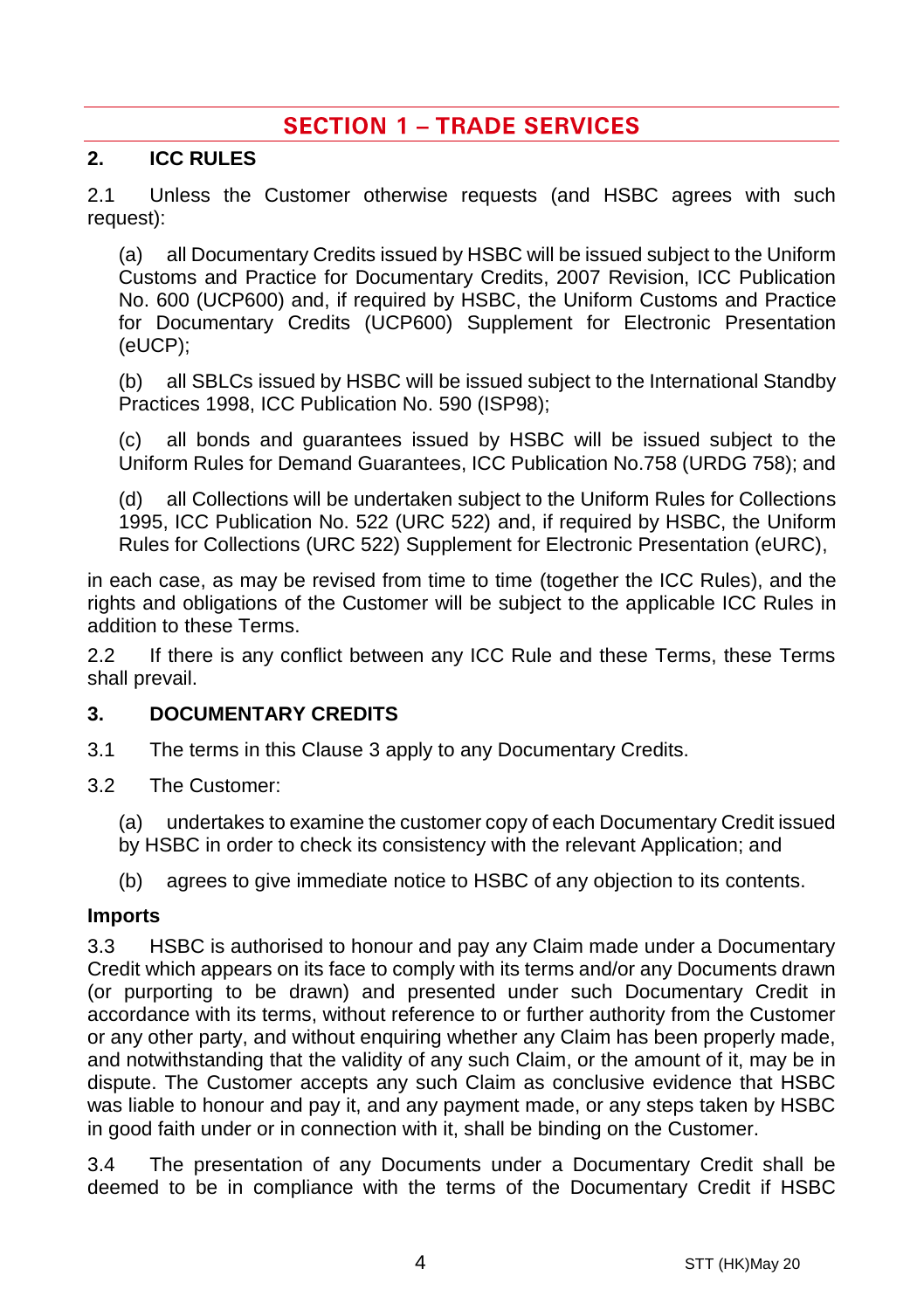determines that they appear to be in order and, taken as a whole, conform with the requirements of the Documentary Credit. The Customer waives all claims against HSBC for any delay that may result in examining such Documents or any failure to identify any discrepancies that may exist.

3.5 Notwithstanding any contrary instruction from the Customer, HSBC may reject any Claim which HSBC determines does not comply with the terms of the relevant Documentary Credit. HSBC is not obliged to notify the Customer or to seek the Customer's waiver of any discrepancy before refusing the Claim. Where HSBC does seek a waiver in respect of any discrepancy, the taking of such action does not oblige HSBC to seek a waiver of any discrepancy at any other time.

3.6 If HSBC notifies the Customer of a discrepancy with respect to a Claim and the Customer requests HSBC and/or its correspondent bank or its agent to:

(a) effect payment under the Documentary Credit, notwithstanding the discrepancy; or

(b) countersign or issue any guarantee or indemnity covering the discrepancy,

the Customer confirms that its reimbursement obligations and the indemnity set out in Claus[e 9](#page-13-0) (*[REIMBURSEMENT AND INDEMNITY](#page-13-0)*) shall apply to such Claim and/or any such quarantee or indemnity.

3.7 HSBC may at any time amend or insert additional terms and conditions into a Documentary Credit as HSBC may consider appropriate, provided that any such amendment or additional terms and conditions shall not increase the Customer Liabilities in relation to such Documentary Credit. HSBC may, subject to the beneficiary's consent, cancel the whole or any unused balance of a Documentary Credit.

3.8 Notwithstanding any instruction in an Application, HSBC may restrict the availability of any Documentary Credit, or any advising or confirming, to its own offices or to any correspondent bank or agent of its choice and, in such case, HSBC may refuse to honour, or make payment for, any Document drawn or purporting to be drawn on any office, bank or other person other than such office, correspondent bank or agent.

3.9 If HSBC effects payment under a Documentary Credit prior to the maturity date of such Documentary Credit:

(a) (in the case where the Documentary Credit beneficiary bears interest) the Customer shall be liable to pay to HSBC the full amount of the Documentary Credit on the maturity date, even if HSBC only paid a discounted amount under the Documentary Credit; and

(b) (in the case where the Customer is required to bear interest under the Documentary Credit pursuant to any other agreement with HSBC) the Customer shall, on the maturity date of such Documentary Credit or such earlier date as may be demanded by HSBC, pay to HSBC the full amount of the Claim together with interest accruing on such Claim for the period from and including the date of HSBC's payment to and including the maturity date, such interest payable in accordance with Clause [15](#page-16-0) [\(FEES, COMMISSION, INTEREST AND CHARGES\)](#page-16-0).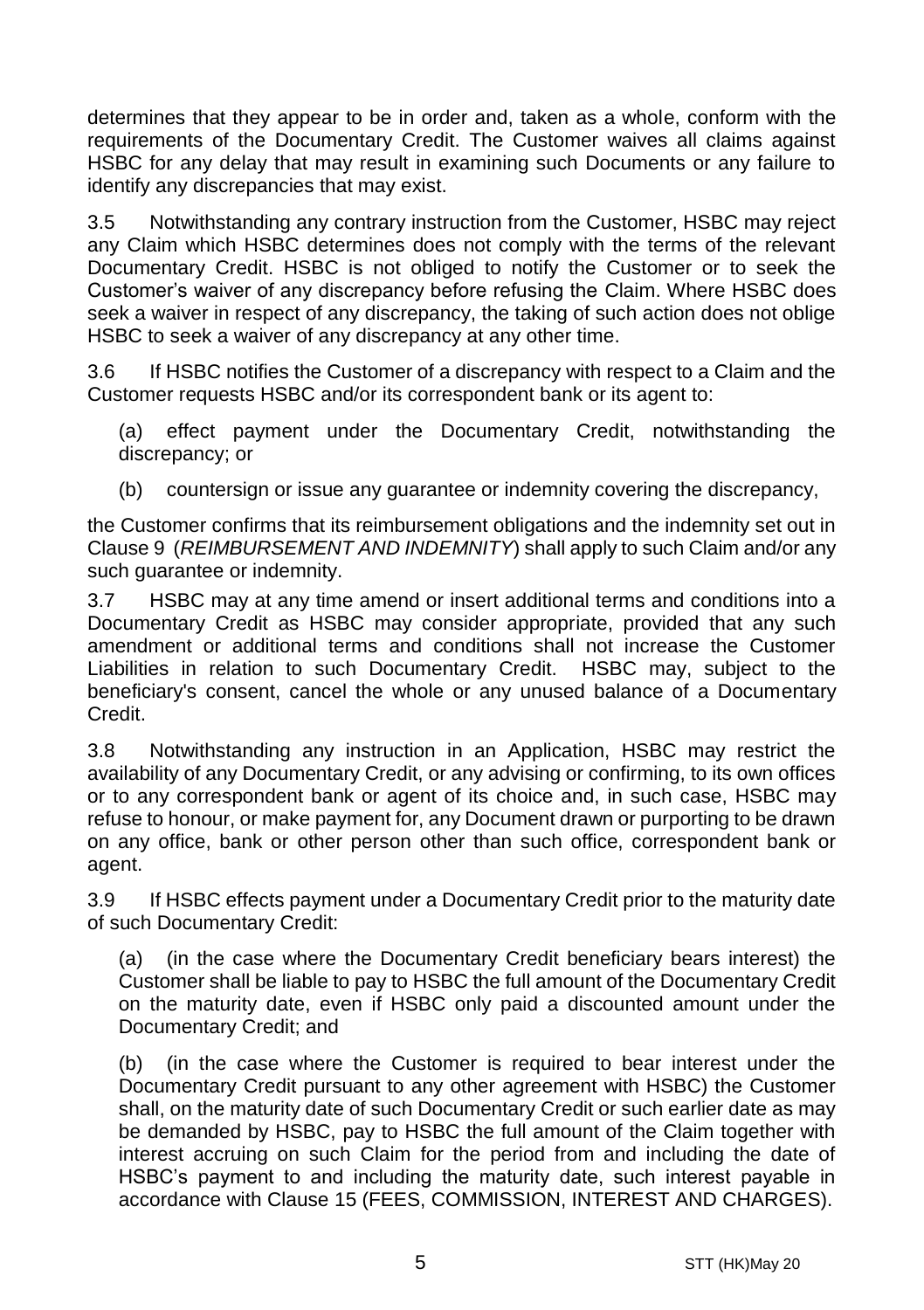3.10 If the terms of a Documentary Credit (whether expressly or impliedly) permits payment to be effected to the beneficiary prior to receipt of the Documents required to be delivered under such Documentary Credit, the Customer shall, on the maturity date of such Documentary Credit or such earlier date as may be demanded by HSBC, pay to HSBC the full amount of the Claim (whether or not the Documents subsequently delivered are compliant with the terms of the Documentary Credit) together with interest accruing on such Claim for the period from and including the date of HSBC's payment to and including the maturity date, such interest payable in accordance with Clause [15](#page-16-0) (*[FEES, COMMISSION, INTEREST AND CHARGES](#page-16-0)*).

If any Documentary Credit stipulates that certain specific Documents be forwarded by the beneficiary directly to the Customer at or prior to the time the beneficiary makes any Claim, all remaining Documents must be produced to HSBC in respect of any Claim under such Documentary Credit. If the Customer uses the Documents forwarded directly to it to obtain possession of the Goods, HSBC is authorised to accept all Documents presented under such Documentary Credit and pay or accept upon presentation and pay at maturity all Documents drawn in respect of the Goods, notwithstanding any discrepancy or any other matter or thing that might otherwise have relieved or affected the Customer's or HSBC's obligations. The Customer confirms that its reimbursement obligations and the indemnity set out in Clause [9](#page-13-0) (*[REIMBURSEMENT AND INDEMNITY](#page-13-0)*) shall apply to any amount paid by HSBC in respect of such Documentary Credit.

3.12 If any Documentary Credit stipulates that the Goods be insured under insurance policies/certificates containing "Institute Cargo Clauses" or other industry standard clauses, HSBC may accept insurance policies/certificates which contain "American Institute Cargo Clauses" or any other industry standard clauses that HSBC determines appropriate.

3.13 HSBC will not be bound at any time to release any Documents or Goods to the Customer unless the Customer has fully discharged its Customer Liabilities in respect of the Documentary Credit relating to such Documents or Goods.

<span id="page-5-0"></span>3.14 If HSBC issues a Documentary Credit back-to-back (a **Back-to-Back Documentary Credit**) to another Documentary Credit (a **Master Documentary Credit**) the Customer:

(a) acknowledges that its Customer Liabilities in respect of the Back-to-Back Documentary Credit are not dependent or conditional on the performance of the Master Documentary Credit;

(b) unconditionally and irrevocably assigns or transfers absolutely to HSBC all of its payment rights in the Master Documentary Credit;

(c) shall not amend or accept any amendment to the Master Documentary Credit without the consent of HSBC or take any action which might result in HSBC not receiving the full amount under the Master Documentary Credit; and

(d) authorises HSBC to use the Documents presented under the Back-to-Back Documentary Credit to make a Claim under the Master Documentary Credit irrespective of any discrepancies or irregularities in the Documents presented.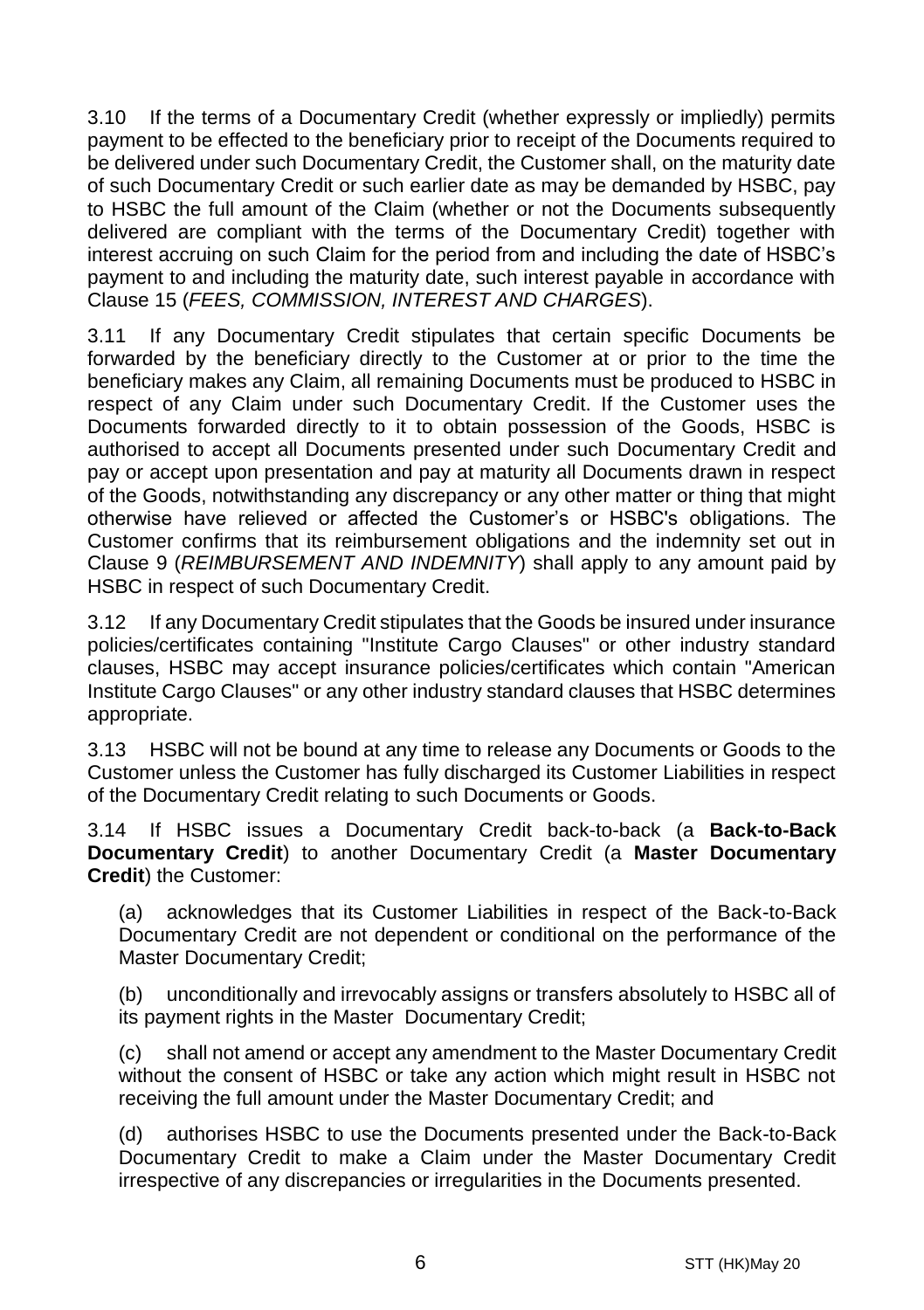3.15 HSBC is not obliged to notify the Customer of any incompatibility between the terms of a Back-to-Back Documentary Credit and the relevant Master Documentary Credit.

# **Exports**

3.16 If HSBC confirms a Documentary Credit or SBLC (whether on a disclosed or undisclosed basis) and payment in full or part is not received by HSBC from the relevant issuing bank, the Customer is only required to reimburse HSBC for amounts not received if the non-payment was due to a Recourse Event. Such reimbursement by the Customer is payable immediately upon HSBC's demand together with any interest payable in accordance with Clause [15](#page-16-0) (*[FEES, COMMISSION, INTEREST](#page-16-0)  [AND CHARGES](#page-16-0)*) and the Customer shall reimburse HSBC for any loss or damage suffered by HSBC as a result of the non-payment.

3.17 HSBC will not be bound by a confirmation (whether on a disclosed or undisclosed basis) and will not be obliged to negotiate a Documentary Credit or SBLC if it is amended without HSBC's consent, the Documents presented do not fully comply with the terms of the Documentary Credit or SBLC, the original Documentary Credit or SBLC is different from the copy of the Documentary Credit or SBLC upon which HSBC based its confirmation, the Customer does not comply with any of its obligations under this Clause [3,](#page-3-0) or if payment in full or part is not received by HSBC (or cannot be accepted by HSBC) from the relevant issuing bank as a result of a Recourse Event.

3.18 If HSBC confirms a Documentary Credit or SBLC on an undisclosed basis, the Customer shall not make a presentation in respect of the Documentary Credit or SBLC to any person other than HSBC and shall promptly provide to HSBC the original Documentary Credit or SBLC, any operative documents and any amendments issued by the relevant issuing bank.

3.19 If HSBC confirms a Documentary Credit or SBLC (whether on a disclosed or undisclosed basis), the Customer:

(a) unconditionally and irrevocably assigns or transfers absolutely to HSBC all of its payment rights in such Documentary Credit or SBLC; and

(b) shall not take any action which might result in HSBC not receiving the full amount under the Documentary Credit or SBLC.

## <span id="page-6-0"></span>**4. INSTRUMENTS**

4.1 The terms in this Clause [4](#page-6-0) apply to any SBLC, demand guarantee (including an avalisation, co-acceptance or acceptance of a Document), bond, counter-guarantee, counter-SBLC, or similar independent payment obligation (including any extension, renewal or amendment of the same)(each an **Instrument**) issued, confirmed or provided by HSBC.

4.2 The Customer:

(a) undertakes to examine the customer copy of each Instrument issued or entered into by HSBC in order to check its consistency with the relevant Application; and

(b) agrees to give immediate notice to HSBC of any objection to its contents.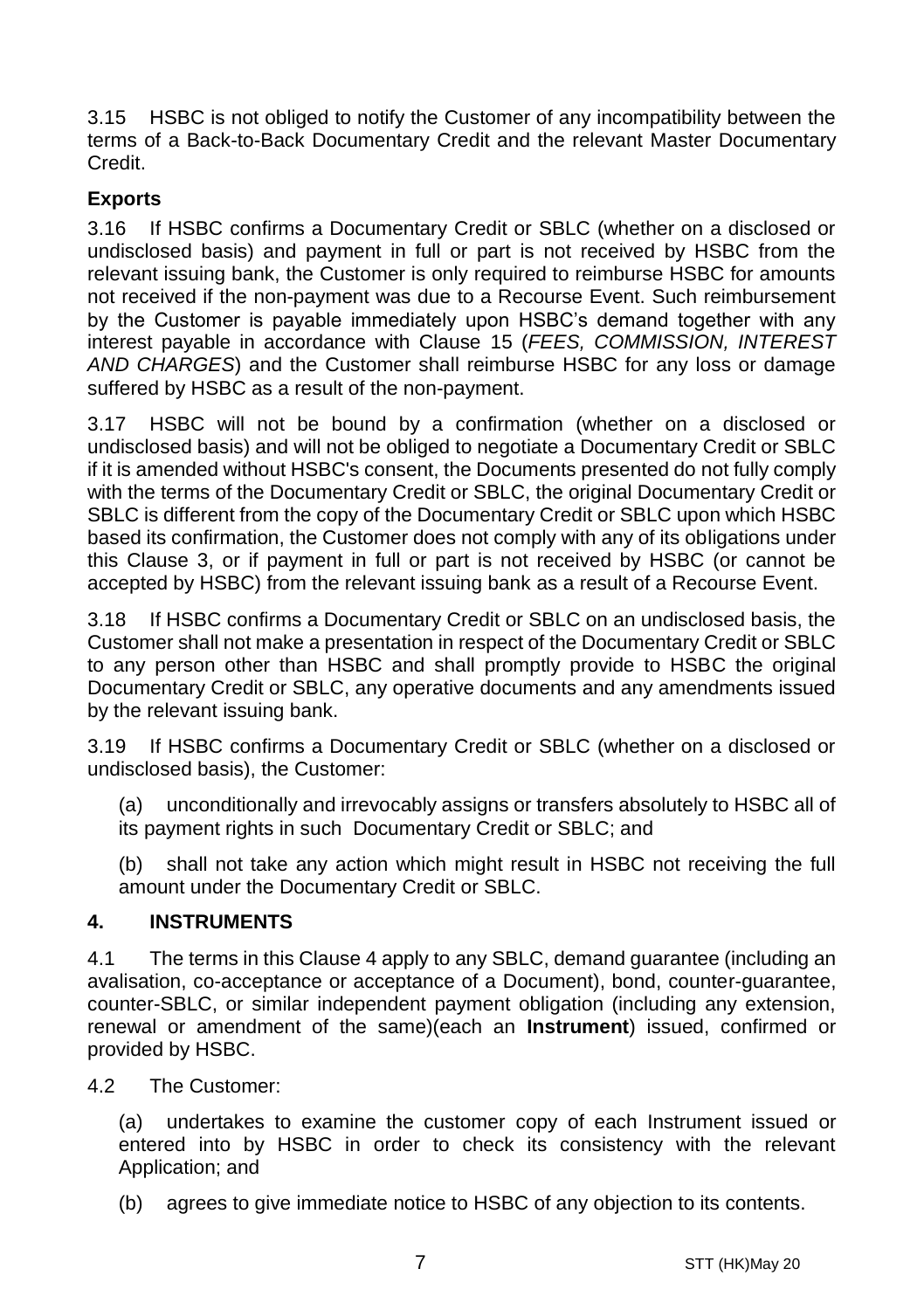4.3 HSBC is authorised to accept, pay or honour any Claim made under any Instrument which appears on its face to comply with its terms, without reference to or further authority from the Customer or any other party, and without enquiring whether any such Claim on HSBC has been properly made, notwithstanding that the validity of any such Claim, or the amount of it, may be in dispute. The Customer accepts any such Claim as conclusive evidence that HSBC was liable to pay or comply with it, and any payment made, or any steps taken by HSBC in good faith under or in connection with it, shall be binding upon the Customer.

4.4 The presentation of any documents under an Instrument shall be deemed to be in compliance with the terms of the Instrument if HSBC determines that they appear on their face to be in order and, taken as a whole, conform with the requirements of the Instrument. The Customer waives all claims against HSBC for any delay that may result in examining such documents or any failure to identify any discrepancies that may exist.

4.5 Notwithstanding any contrary instruction from the Customer, HSBC is entitled to reject any Claim which HSBC determines does not comply with the terms of the relevant Instrument. HSBC is not obliged to notify the Customer or to seek the Customer's waiver of any discrepancy before refusing the Claim. Where HSBC does seek a waiver in respect of any discrepancy, the taking of such action does not oblige HSBC to seek a waiver of discrepancy at any other time.

4.6 If HSBC notifies the Customer of a discrepancy with respect to a Claim and the Customer requests HSBC and/or its correspondent bank or its agent to:

- (a) effect payment under the Instrument, notwithstanding the discrepancy; or
- (b) countersign or issue any guarantee or indemnity covering the discrepancy,

the Customer confirms that its reimbursement obligations and the indemnity set out in Clause [9](#page-13-0) (*[REIMBURSEMENT AND INDEMNITY](#page-13-0)*) shall apply to such Claim and/or any such quarantee or indemnity.

4.7 HSBC may at any time amend or insert additional terms and conditions into an Instrument as HSBC may consider appropriate, provided that any such amendment or additional terms and conditions shall not increase the Customer Liabilities in relation to such Instrument. HSBC may, subject to the beneficiary's consent, cancel the whole or any unused balance of an Instrument.

4.8 Notwithstanding any instruction in an Application, HSBC may restrict the availability of any SBLC, or any advising or confirming, to its own offices or to any correspondent bank or agent of its choice and, in such case, HSBC may refuse to honour, or make payment for, any Document drawn or purporting to be drawn on any office, bank or other person other than such office, correspondent bank or agent.

4.9 If the terms of an SBLC (whether expressly or impliedly) permits payment to be effected to the beneficiary prior to receipt of the documents required to be delivered under such SBLC, the Customer shall, on the maturity date of such SBLC or such earlier date as may be demanded by HSBC, pay to HSBC the full amount of the Claim (whether or not the documents subsequently delivered are compliant with the terms of the SBLC) together with interest accruing on such Claim for the period from and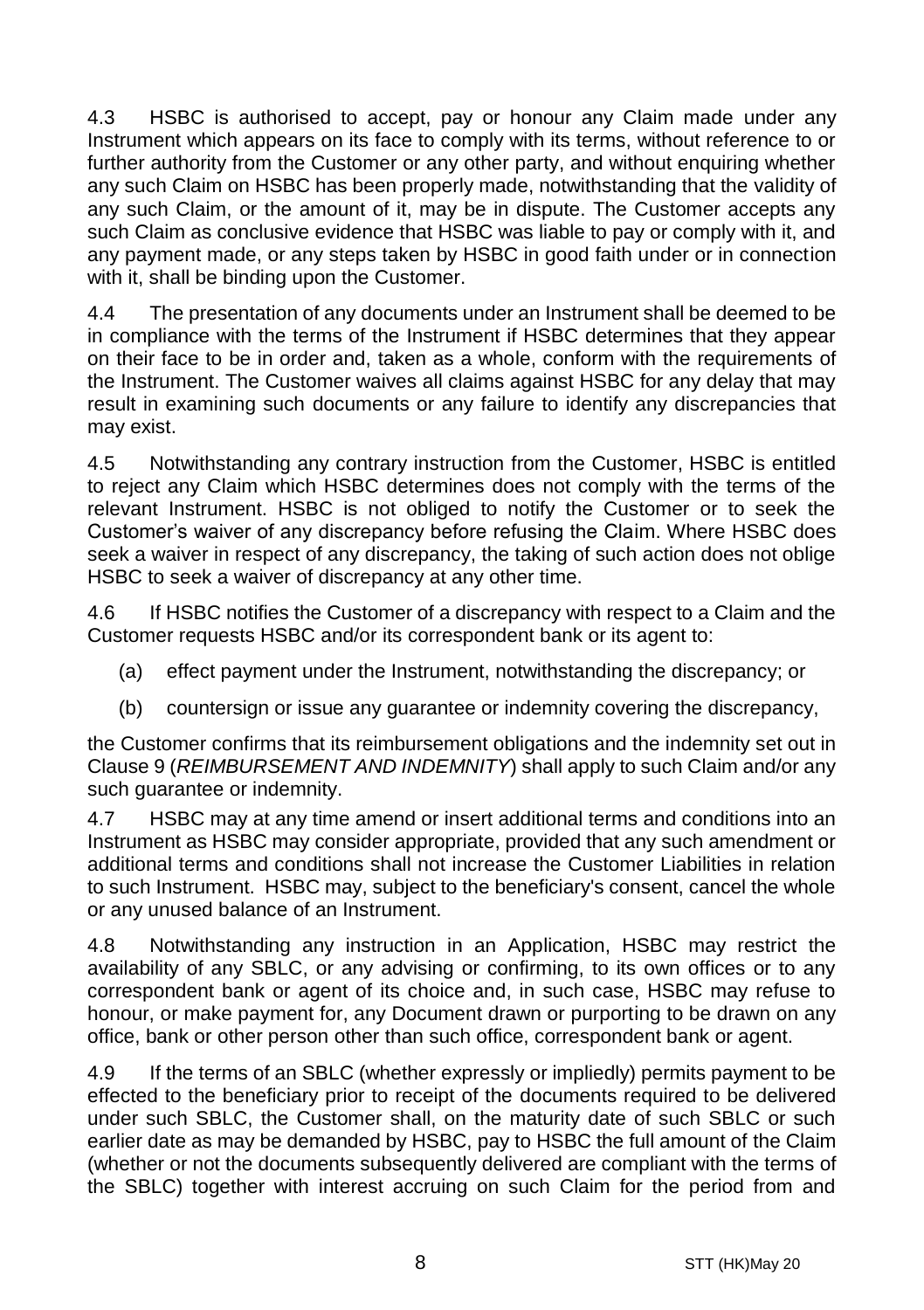including the date of HSBC's payment to and including the maturity date, such interest payable in accordance with Clause [15](#page-16-0) (*[FEES, COMMISSION, INTEREST AND](#page-16-0)  [CHARGES](#page-16-0)*).

4.10 Notwithstanding the foregoing, if the Customer has requested HSBC to issue or arrange for the issuance of an Instrument by a correspondent bank for which a counter-guarantee or counter-SBLC must be issued by HSBC, HSBC may include such terms in the counter-guarantee or counter-SBLC that HSBC considers are required to support the issuance of such Instrument. Without limitation, the validity period and Claim period (if applicable) of the counter-guarantee or counter-SBLC shall be longer than the validity period and Claim period (if applicable) of the Instrument and other terms may be added to reflect the laws under which the Instrument is governed.

4.11 If any Instrument contemplates renewal or extension and the Customer does not advise HSBC at least 5 Business Days prior to the time required for HSBC to provide notice of cancellation as required by the Instrument, HSBC may renew or extend for an additional year or such other term as HSBC may so select. HSBC shall however be under no obligation to issue, extend or renew any Instrument and may at any time:

(a) cancel or revoke any Instrument without prior notice to or authorisation from the Customer if such Instrument or the beneficiary of such Instrument permits cancellation or revocation; or

(b) pay any Instrument without prior notice to or authorisation from the Customer if the Instrument or any relevant law permits or requires payment to be made if such Instrument is cancelled, withdrawn, not extended or not renewed.

4.12 Any cancellation, payment or revocation by HSBC of any Instrument at any time shall be without prejudice to the rights and obligations of HSBC and the Customer under these Terms.

4.13 Unless an Instrument expressly provides that the original Instrument must be presented to HSBC to support a Claim, HSBC may pay and/or comply with any Claim, whether or not the original of the Instrument is presented to HSBC.

4.14 Notwithstanding that the Customer may claim that an Instrument has been reduced, cancelled or terminated, HSBC may determine that, due to the governing law of the Instrument, it is has not been reduced, cancelled or terminated, or HSBC may determine that it is necessary to obtain or require the relevant beneficiary's confirmation of the reduction, release or discharge of HSBC's and/or any correspondent bank's liabilities under such Instrument. Subject to such determination, or until such confirmation is received by HSBC, such Instrument shall not be treated or deemed as reduced, cancelled or terminated.

## <span id="page-8-0"></span>**5. COLLECTIONS**

5.1 The terms in this Claus[e 5](#page-8-0) apply to any Collection transaction.

5.2 If HSBC is requested by the Customer to handle a Collection as the remitting bank, HSBC shall be under no obligation to make any payment to the Customer in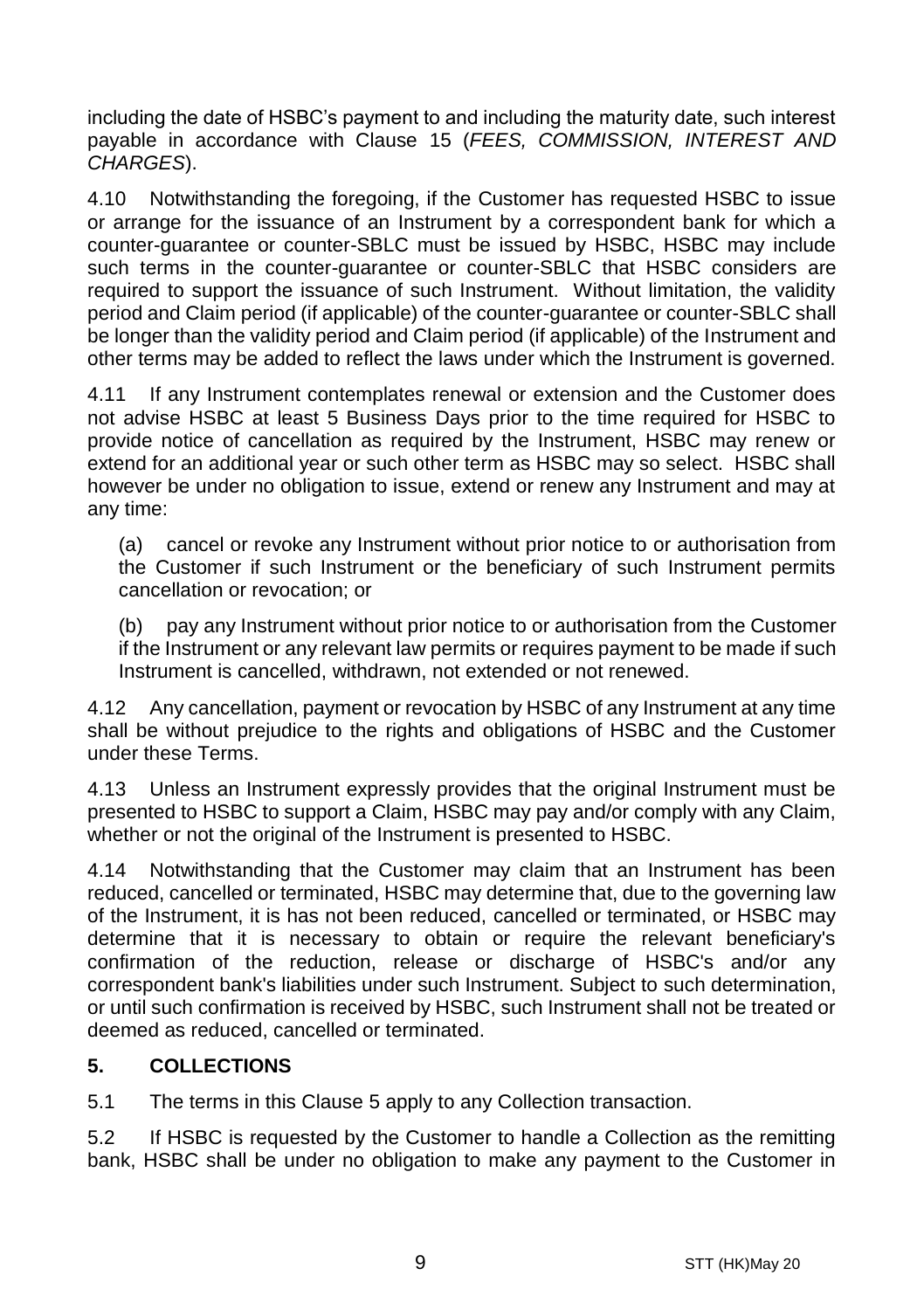respect of the Collection until HSBC has received full payment from the collecting or presenting bank.

5.3 HSBC is not obliged to check the Documents before sending them to the collecting or presenting bank.

5.4 HSBC is not obliged to check the Documents that it receives from a remitting bank.

## <span id="page-9-0"></span>**6. FINANCE**

6.1 The terms in this Clause [6](#page-9-0) apply where HSBC Finances any Document or Documentary Credit.

6.2 Upon HSBC Financing a Document or Documentary Credit, the Customer unconditionally and irrevocably:

(a) transfers ownership of the Document or Documentary Credit to HSBC and undertakes to endorse the relevant Document in favour of HSBC (if not already endorsed in favour of HSBC as a condition to such Finance) and deliver the original endorsed Document to HSBC;

(b) assigns or transfers absolutely to HSBC all of its rights to receive the proceeds of such Documentary Credit or Document; and

(c) assigns or transfers absolutely to HSBC all of its rights, title and interest in the associated underlying receivable (and related rights and proceeds) (if any) arising from the underlying Trade Transaction,

and where the amount of the Finance was calculated by applying an advance rate to the face value of the Document or Documentary Credit, upon receipt by HSBC of any proceeds of that Document or Documentary Credit in excess of the amount of the Finance, HSBC shall pay those proceeds to the Customer (after deducting any outstanding Customer Liabilities).

6.3 If HSBC has Financed a Document or Documentary Credit and payment in full or part is not received by HSBC for any reason (or cannot, for any reason whatsoever, be accepted by HSBC) from the relevant issuing bank, confirming bank, collecting bank, presenting bank, drawee or obligor (as applicable), then unless otherwise agreed in writing by HSBC:

- (a) such Trade Service is provided with full recourse against the Customer; and
- (b) the Customer is required to reimburse HSBC for amounts not received.

Such reimbursement is payable immediately upon HSBC's demand together with any interest payable in accordance with Clause [15](#page-16-0) (*[FEES, COMMISSION, INTEREST](#page-16-0)  [AND CHARGES](#page-16-0)*) and the Customer shall reimburse HSBC for any loss or damage suffered by HSBC as a result of the non-payment.

6.4 If HSBC has agreed to Finance a Document or Documentary Credit on a nonrecourse basis and payment in full or part is not received by HSBC (or cannot be accepted by HSBC) from the relevant issuing bank, confirming bank, collecting bank, presenting bank, drawee or obligor (as applicable), the Customer is only required to reimburse HSBC for amounts not received if the non-payment was due to a Recourse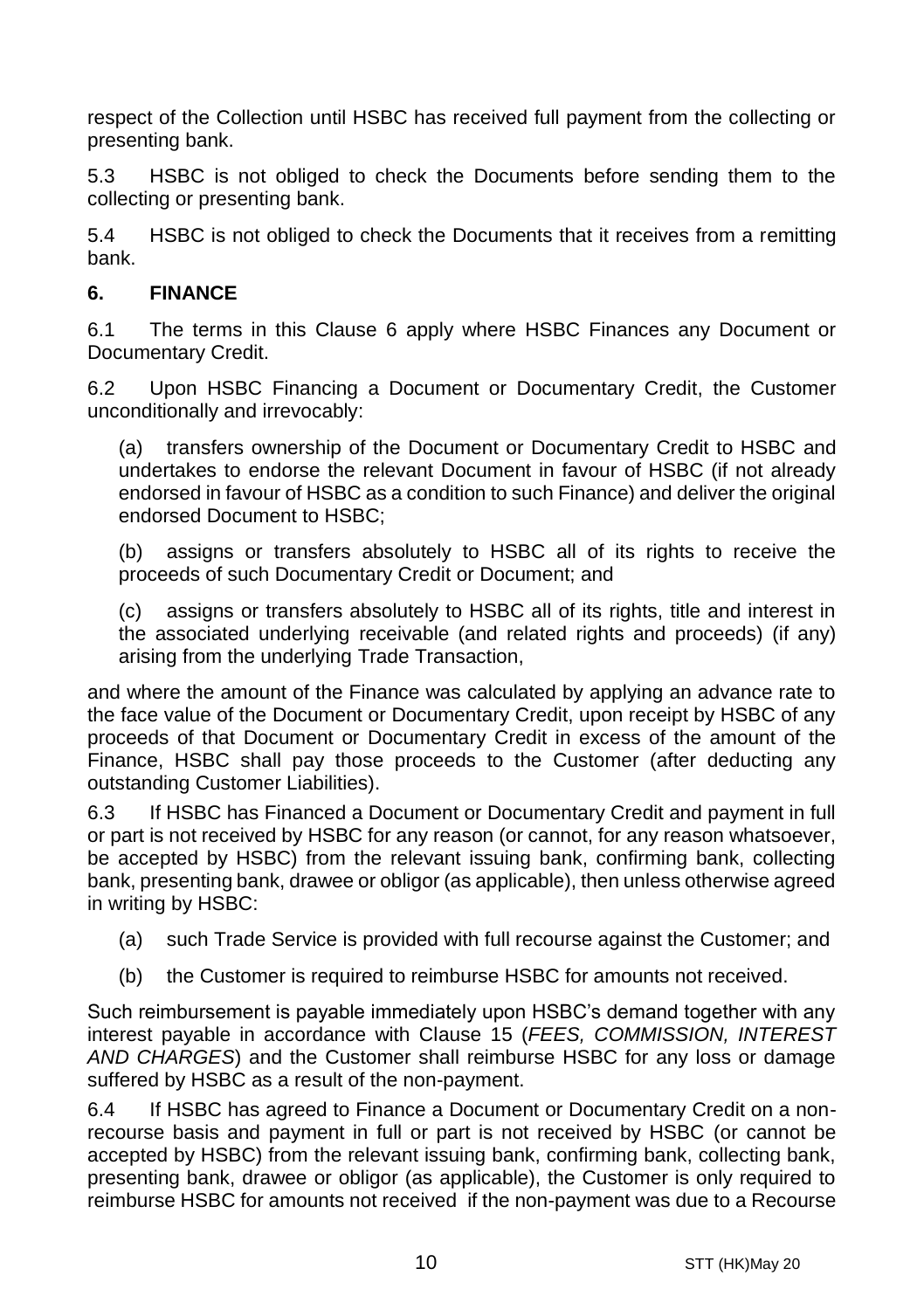Event. Such reimbursement is payable immediately upon HSBC's demand together with any interest payable in accordance with Clause [15](#page-16-0) (*[FEES, COMMISSION,](#page-16-0)  [INTEREST AND CHARGES](#page-16-0)*) and the Customer shall reimburse HSBC for any loss or damage suffered by HSBC as a result of the non-payment.

6.5 Where HSBC has Financed a Document or Documentary Credit, HSBC may at its discretion:

(a) take conditional acceptances and/or acceptances for honour and/or to extend the due date for payment in relation to any such Document or Documentary Credit;

(b) accept payment from any drawee or acceptor before maturity under rebate or discount;

(c) accept part payment before maturity and deliver a proportionate part of the Goods to any drawee or acceptor of such Document or Documentary Credit or the consignee of the related Goods;

(d) at the request of any drawee, delay presentation of such Document or Documentary Credit for payment or acceptance without affecting the liability of the Customer to HSBC in respect of such Document or Documentary Credit;

(e) give an indemnity against any loss arising from any discrepancies in order to obtain acceptance or payment of a Document and the Customer confirms that its reimbursement obligations and the indemnity set out in Clause [9](#page-13-0) (*[REIMBURSEMENT AND INDEMNITY](#page-13-0)*) shall apply to any such indemnity; and

(f) institute proceedings and take steps for the recovery from the acceptors or endorsers of any such Document or Documentary Credit of any amount due in respect of such Document or Documentary Credit, despite HSBC having debited the bank account of the Customer with the amount of such Document or Documentary Credit.

## <span id="page-10-0"></span>**7. TRADE FINANCE LOANS**

7.1 The terms in this Claus[e 7](#page-10-0) apply to any Trade Finance Loans which HSBC may provide to the Customer from time to time.

7.2 Subject to the terms of any applicable Facility Agreement which may apply, any Trade Finance Loan which HSBC provides to the Customer shall be on an uncommitted basis and HSBC may terminate or cancel such Trade Finance Loan at any time without providing reasons to the Customer.

7.3 Interest shall accrue on the Trade Finance Loan and shall be payable in accordance with Clause [15](#page-16-0) (*[FEES, COMMISSION, INTEREST AND CHARGES](#page-16-0)*).

7.4 The Customer shall repay each Trade Finance Loan together with accrued interest and any outstanding fees, commissions, charges and expenses incurred by HSBC on demand unless HSBC agrees otherwise in writing. In any event the Customer shall repay a Trade Finance Loan no later than:

(a) its maturity date;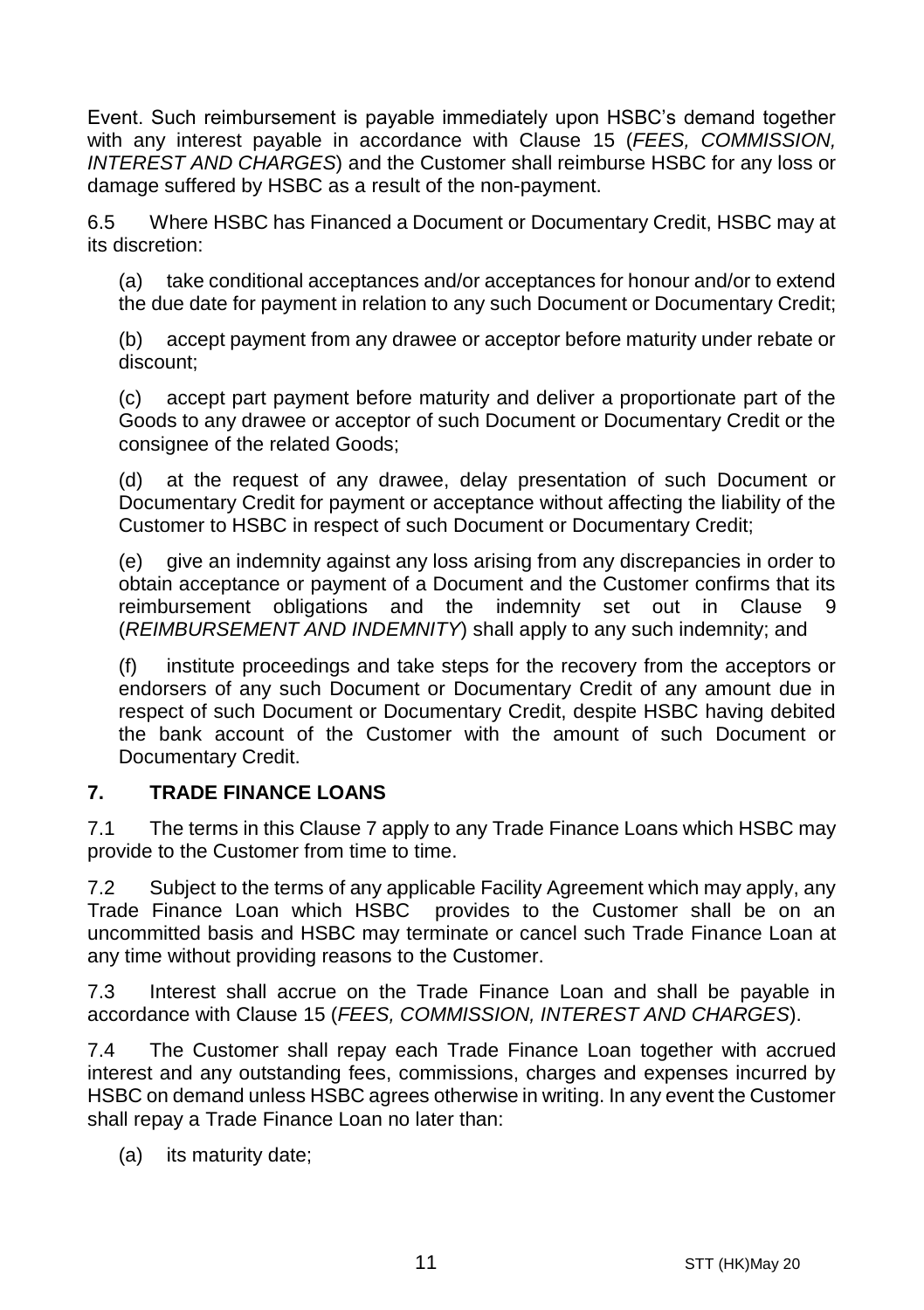(b) if it is for financing goods or services, the date on which the Customer receives the proceeds of sale of those goods or services (in full or part); and/or

(c) if it is for the financing of a debt owed to the Customer, the date on which the Customer receives payment of the debt (in full or part),

and, upon the request of HSBC, the Customer will arrange for all monies payable to the Customer under or in connection with the relevant Trade Transaction to be paid directly to a bank account as specified by HSBC to be used towards the repayment of that Trade Finance Loan and any other outstanding Customer Liabilities.

7.5 If a Trade Finance Loan is due for repayment on a day when the Customer is entitled to make a drawing under another Trade Finance Loan, HSBC may require:

(a) the amount of the Trade Finance Loan that is to be repaid to be deducted from the amount of the drawing to be made; and

(b) only the difference in amounts (if any) to be paid to the Customer.

7.6 Where the Customer requests a Trade Finance Loan and it is to be backed by a Documentary Credit or a confirmed purchase order, pro-forma invoice or such other supporting document specified in the Application, the Customer shall, at or before the time when the Customer submits the Application for that Trade Finance Loan, lodge with HSBC the original Documentary Credit (including all amendments (if any)) or a copy of the confirmed purchase order, pro-forma invoice or other such supporting document referred to in the Application (as applicable), in each case in the format required by HSBC (the **Supporting Document**).

7.7 Where HSBC provides to the Customer a Trade Finance Loan backed by a Supporting Document, the Customer shall:

(a) only use the proceeds of that Trade Finance Loan for the purpose of purchasing, producing, processing, manufacturing, storing, insuring and/or preparing for the sale or shipment of the Goods referred to in the Supporting Document;

(b) not accept any amendment to or cancellation of the Supporting Document without HSBC's prior written consent;

(c) promptly notify HSBC if the value of the relevant Goods or the proceeds due under the Supporting Document at any time falls below the amount of the Trade Finance Loan;

(d) promptly notify HSBC if the relevant Goods are not shipped in accordance with the terms of the Supporting Document;

(e) where the Supporting Document is a Documentary Credit, present all Documents to HSBC in strict compliance with the terms and conditions of the Documentary Credit before the expiry of the time limit(s) prescribed in the Documentary Credit; and

(f) where the Supporting Document is not a Documentary Credit, promptly following shipment of the relevant Goods, provide HSBC with the invoice and other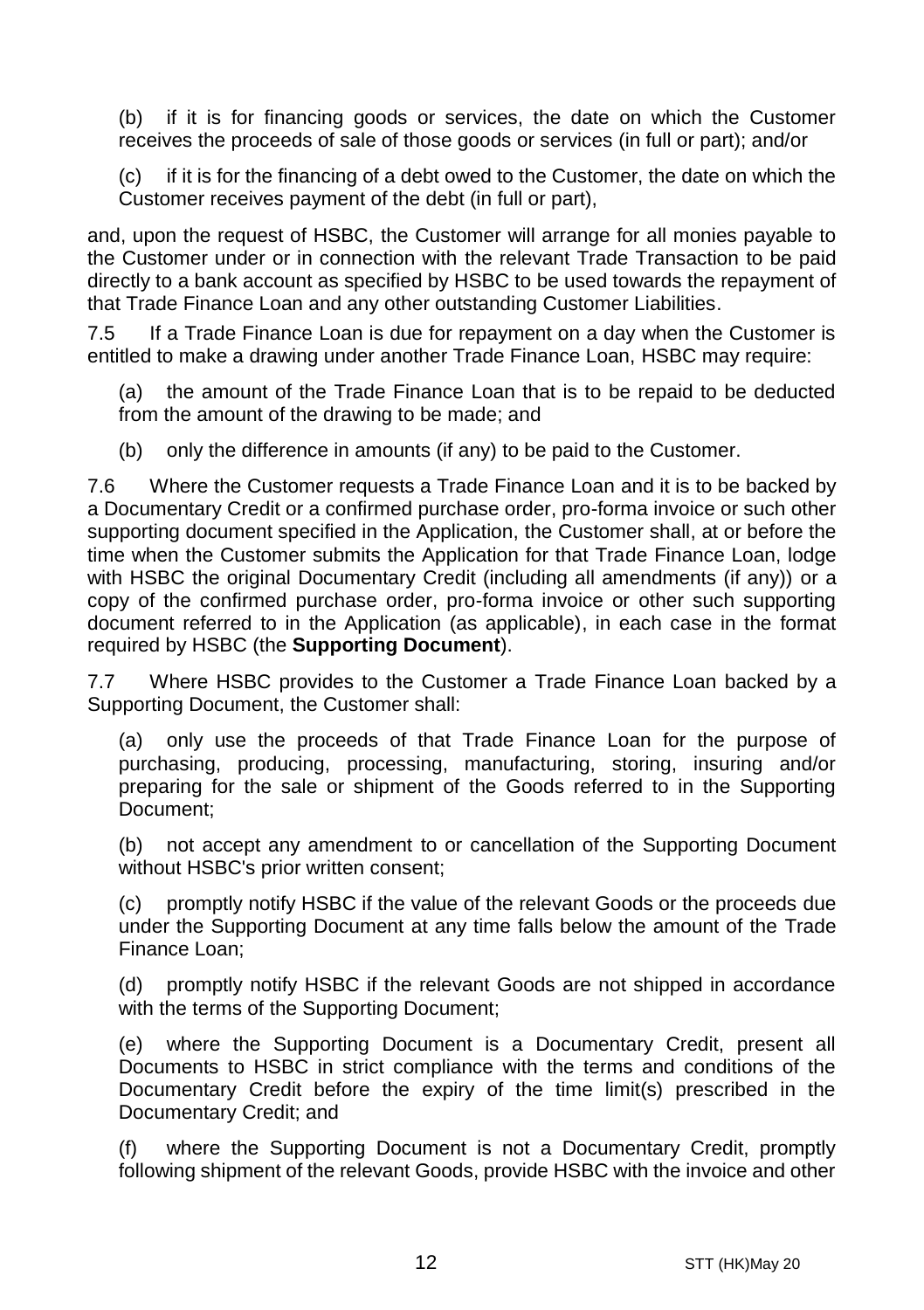documents evidencing that the relevant Goods have been supplied to the relevant buyer in accordance with the terms and conditions of the relevant sales contract.

7.8 Where HSBC provides to the Customer a Trade Finance Loan backed by a Documentary Credit and HSBC presents the required Documents to the issuing bank for payment or approval and/or HSBC Finances that Documentary Credit or any Document presented under that Documentary Credit, HSBC is authorised to apply the proceeds of the Documentary Credit or the amount of the Finance towards the repayment of that Trade Finance Loan and any other outstanding Customer Liabilities (including accrued interest).

#### <span id="page-12-0"></span>**8. APPLICATIONS FOR RELEASE OF GOODS, SHIPPING GUARANTEES AND LETTERS OF INDEMNITY**

8.1 The terms in this Clause [8](#page-12-0) apply to any Application for the release of Goods, shipping guarantee or letter of indemnity.

8.2 If the Customer requests HSBC to sign or countersign any letter of indemnity or shipping guarantee or (as the case may be) sign, endorse or release any air waybill, bill of lading, parcel post receipt or delivery order (collectively, the **Transport Documents**) to facilitate the release of Goods:

(a) HSBC is authorised (but not obliged):

(i) to honour any Claim (including the acceptance of any Document presented) made under any Documentary Credit, Collection or Document relating to any released Goods and to pay the invoiced amount of the Goods or the value of the Goods (whichever is higher) without examining any of the presented Documents and whether or not aware of any discrepancies; and

(ii) to utilise any Transport Documents in HSBC's possession for the redemption of any letter of indemnity or shipping guarantee; and

(b) the Customer shall promptly accept any Document presented for the payment of the relevant Goods (whether discrepant or not) and shall indemnify HSBC and each other Indemnified Party in accordance with Clause [9.2](#page-13-1) (*[REIMBURSEMENT](#page-13-0)  [AND INDEMNITY](#page-13-0)*).

8.3 Goods and/or Documents are released to the Customer for the purpose of taking delivery of and selling the Goods.

8.4 HSBC may compromise, settle, pay or resist any Claim arising from or in connection with the issuance of any letter of indemnity or shipping guarantee or HSBC signing, endorsing or releasing any Transport Document in such manner as HSBC determines appropriate, without releasing the Customer's obligation and liability to reimburse and indemnify HSBC hereunder.

8.5 The Customer shall redeem and deliver each letter of indemnity or shipping guarantee (if any) to HSBC for cancellation immediately upon receipt of the relevant original Transport Documents.

8.6 The Customer agrees that its Customer Liabilities in respect of a letter of indemnity or shipping guarantee shall continue and shall not be reduced until such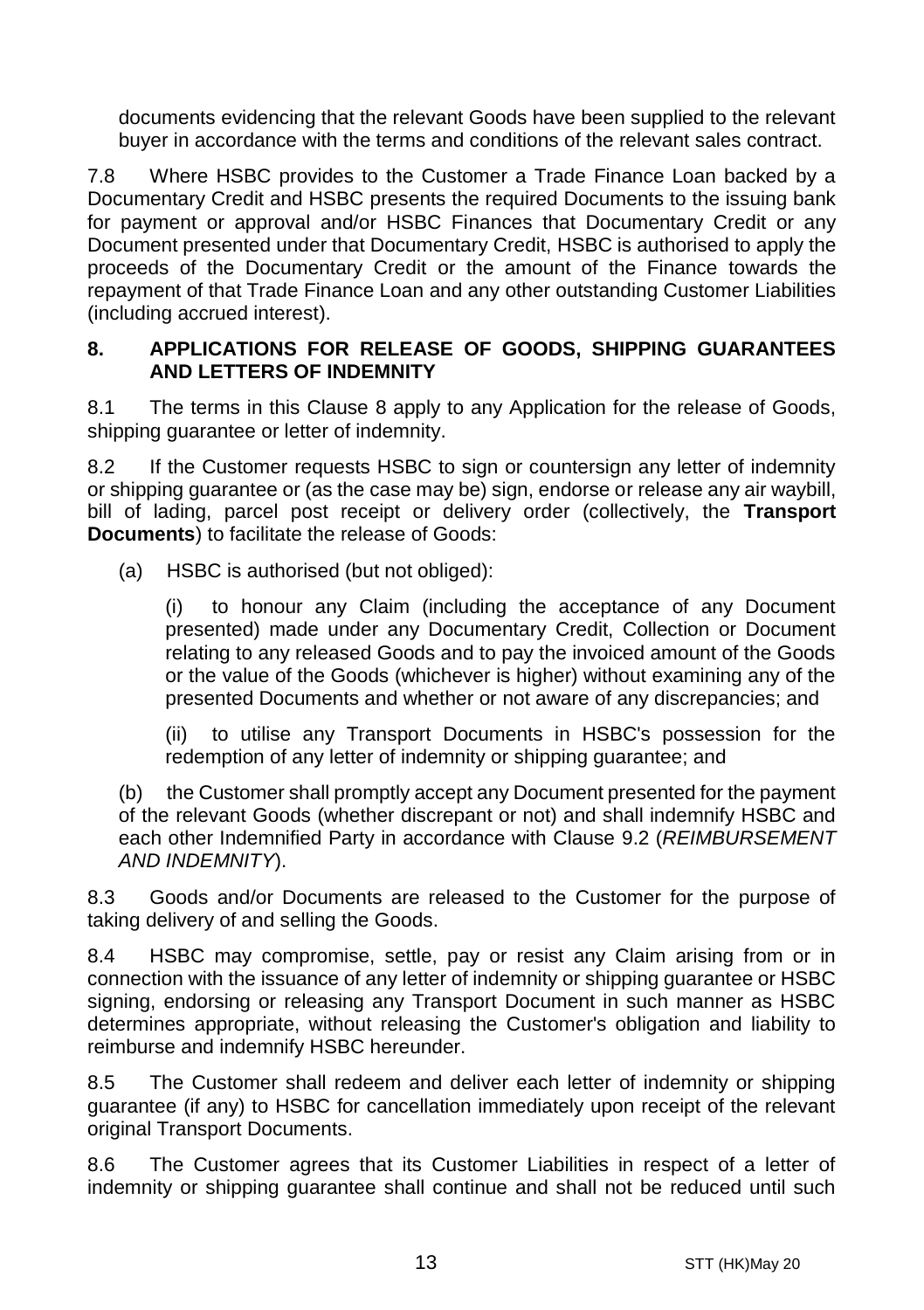letter of indemnity or shipping guarantee has been returned to HSBC and HSBC has been released from all its liabilities under such letter of indemnity or shipping guarantee.

# **SECTION 2 - REIMBURSEMENT, INDEMNITY AND OTHER RIGHTS**

#### <span id="page-13-0"></span>**9. REIMBURSEMENT AND INDEMNITY**

9.1 The Customer shall upon demand reimburse or pay to HSBC all sums paid (in whatever manner) or due to be paid by HSBC to any person in respect of any Trade Service and shall upon demand pay to HSBC all sums owing at any time by the Customer to HSBC including any principal, interest, commissions, fees, Increased Costs, taxes, customs duties and charges in respect of such Trade Services and any costs and expenses incurred by HSBC in connection with providing such Trade Services.

<span id="page-13-1"></span>9.2 The Customer shall indemnify HSBC, each HSBC Group member, and their officers, employees and delegates (each, an **Indemnified Party**) on demand against all direct, indirect and consequential liabilities and losses, payments, damages, demands, claims, expenses and costs (including legal fees and fees, claims, demands and liabilities from a beneficiary or any other person on a full indemnity basis), proceedings, actions and other consequences (collectively, the **Losses**) which any Indemnified Party may suffer, sustain or incur under or in connection with any Trade Service and the enforcement of its rights under these Terms (except where any such Loss is caused by the Indemnified Party's fraud, gross negligence or wilful misconduct). The Customer shall on demand pay to the Indemnified Party the full amount of the Losses.

9.3 The Customer shall, upon request by any Indemnified Party, forthwith appear and defend at the Customer's own cost and expense any action which may be brought against such Indemnified Party in connection with any Trade Service and to provide such assistance as such Indemnified Party may reasonably require.

9.4 HSBC may, at any time and without notice, debit from any bank account which the Customer holds with any HSBC Group member, or deduct from any proceeds held or received by HSBC which are due to the Customer, any Customer Liabilities outstanding at that time (even if such debit or deduction would cause the relevant bank account to become overdrawn).

9.5 The indemnities contained in these Terms shall not be in any way discharged or diminished, nor shall the liability of the Customer be affected by reason of HSBC or any person from time to time, varying, realising or releasing any of the same, or granting any time, indulgence or concession or compounding with any person, or concurring in accepting or varying any compromise, arrangement or settlement, or omitting to claim or enforce payment, or determining, varying, reducing or extending the terms of any Trade Service, or by anything done or omitted which, but for this provision, might operate to discharge or otherwise exonerate the Customer.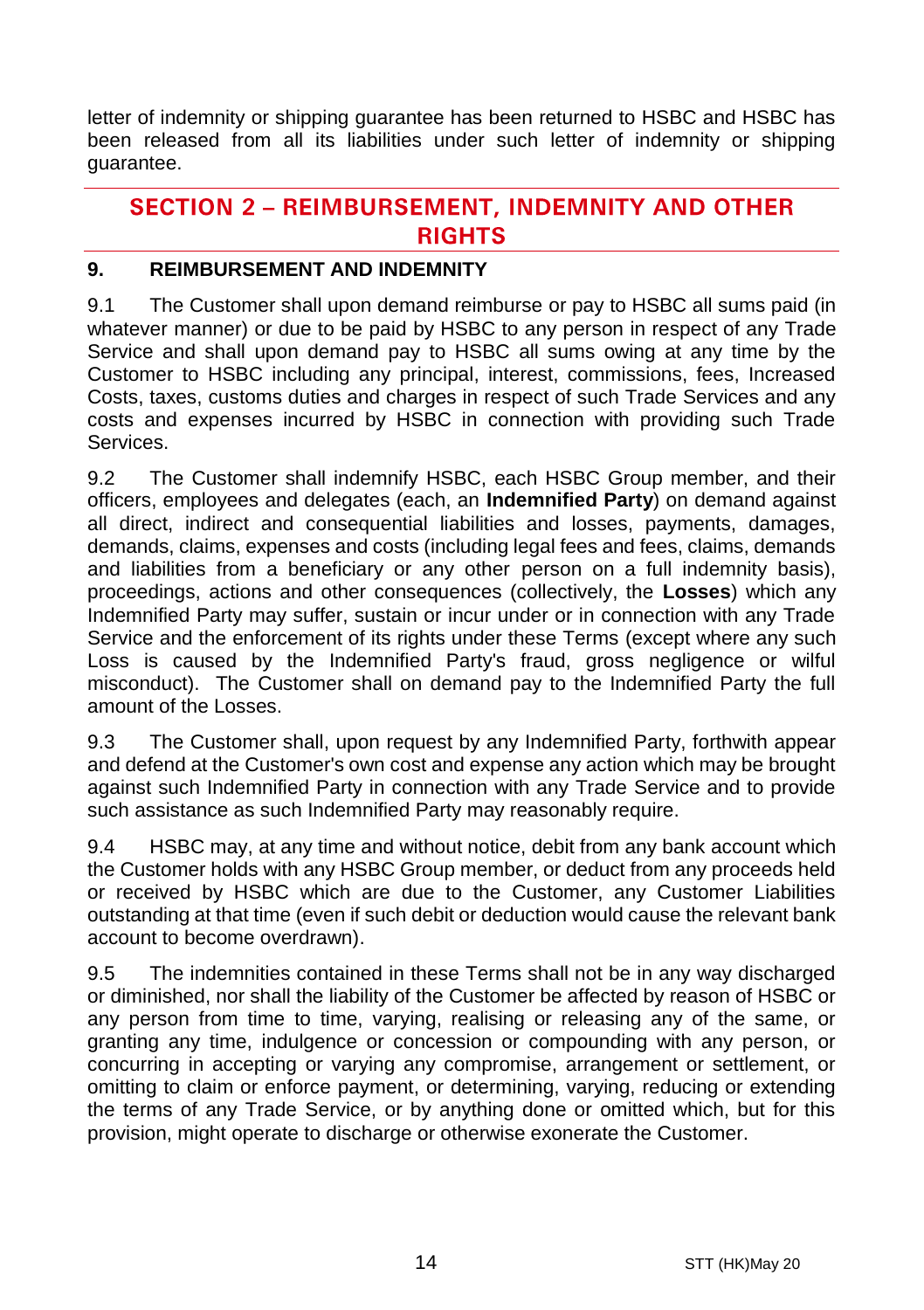# <span id="page-14-1"></span>**10. CASH COLLATERAL**

10.1 The Customer shall upon demand pay to such bank account as HSBC may direct cash cover in an amount sufficient to cover the Customer Liabilities or such lesser amount if agreed by HSBC (such amount paid, being **Cash Collateral**).

10.2 If required by HSBC, the Customer will grant to HSBC, in form and substance satisfactory to HSBC, a security interest which is customary in the Governing Jurisdiction in respect of the bank account and such Cash Collateral, and the Customer shall undertake any filing, registration, recording or enrolment of such security interest for it to be perfected and enforceable against the Customer and shall pay any related fees.

10.3 HSBC may, at any time without notice or demand, apply (whether by way of set-off, transfer or otherwise) any or all Cash Collateral towards the payment of any Claim, the repayment of any Trade Finance Loan and/or the satisfaction of any or all other Customer Liabilities.

10.4 Unless HSBC otherwise agrees:

(a) Cash Collateral shall not constitute a debt owed by HSBC to the Customer or any other person and shall not be repayable or refundable (in whole or in part) by HSBC to the Customer or any other person, in each case, until and unless HSBC is satisfied that all the Customer Liabilities have been unconditionally and irrevocably paid and discharged in full; and

(b) no interest shall accrue on Cash Collateral.

10.5 The Customer shall not create or permit to subsist any mortgage, charge, pledge, lien or other security interest or encumbrance over the Cash Collateral, or any bank account in which such Cash Collateral is held (except for any security in favour of HSBC) or assign, transfer or otherwise deal with the same.

## <span id="page-14-0"></span>**11. PLEDGE**

11.1 The Customer will pay to HSBC on demand all Customer Liabilities.

11.2 The Customer hereby, to the extent permissible, pledges to HSBC as a continuing security for the Customer Liabilities all Documents and Goods which are at any time in actual or constructive possession or control of HSBC or held on trust for, or to the order of, HSBC whether for custody, collection, security, the making of a Claim or any other reason and whether or not in the ordinary course of banking business and whether in the Governing Jurisdiction or elsewhere.

11.3 To the extent required by HSBC, the Customer shall do all acts (including entering into such further documents) to create, evidence and give the full effect of a pledge over the Documents and Goods as security for the Customer Liabilities.

11.4 If, in the Governing Jurisdiction a pledge (or its equivalent) is required to be registered, filed or otherwise publicly recorded for it to be enforceable, upon request of HSBC the Customer shall take all reasonable action to so register, file and/or record such pledge (including making payment of any related fees).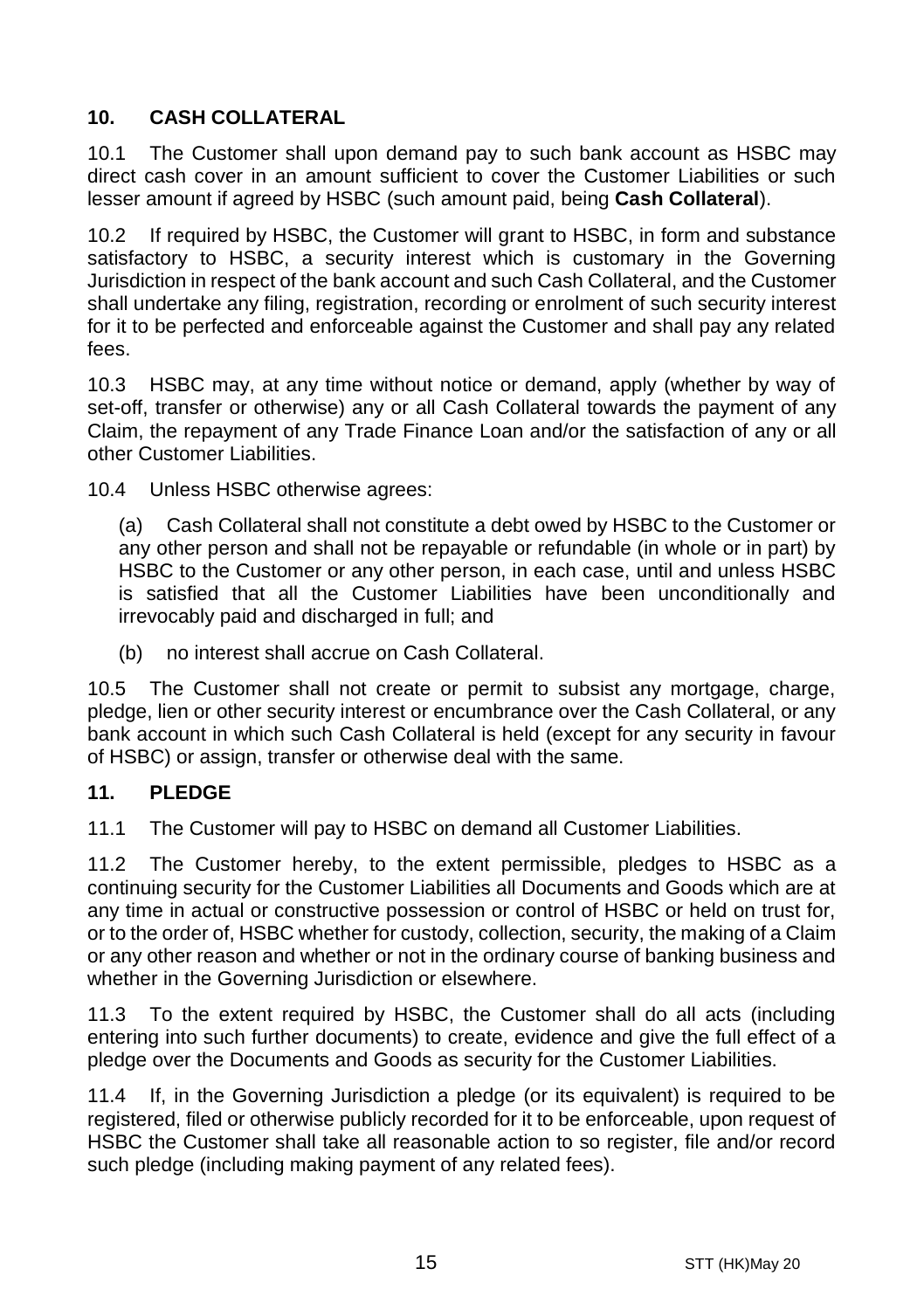11.5 Any restriction on the right of consolidating securities shall not apply to the pledge under this Clause [11.](#page-14-0)

11.6 The risk in any Documents and Goods pledged shall remain with the Customer and neither HSBC nor any other HSBC Group member shall be responsible for any loss or damage or depreciation in value of any Documents or Goods held by HSBC as security.

11.7 If:

(a) the Customer fails to pay any Customer Liabilities when due or demanded;

(b) the Customer does not comply with any other provision of these Terms;

(c) any representation made by the Customer under these Terms is or proves to have been incorrect when made or deemed to have been made;

(d) the Customer is unable or admits inability to pay its debts as they fall due or the Customer is or is deemed to be insolvent or bankrupt under the laws of its jurisdiction of establishment and/or incorporation (as applicable); or

(e) the Customer enters into or becomes subject to a reorganisation, a composition or other arrangement with one or more creditors, a winding-up, or any other form of bankruptcy or insolvency process or proceeding,

HSBC may enforce its pledge and may, without demand, notice, legal process or any other action with respect to the Customer or any other person, realise, sell, negotiate or otherwise dispose of all or some of the Documents and the Goods at any time and in any way which it deems expedient free from any restrictions and claims and HSBC shall not be liable for any loss arising out of such realisation, sale, negotiation or disposal.

11.8 All monies received, recovered or otherwise realised by HSBC following the enforcement of the pledge may be credited to a separate interest-bearing suspense account for so long as HSBC determines in order to preserve HSBC's rights towards discharge of the whole of the Customer Liabilities.

## **12. TRUST RECEIPTS**

12.1 Whilst any Customer Liabilities remain outstanding in respect of any Trade Service provided in relation to any Documents or Goods, if any such Documents or Goods are held by or released to the Customer or to its order, the Customer:

(a) will hold such Documents and Goods (and the proceeds of sale and/or any insurance) on trust for HSBC (or, if a trust is not recognised and enforceable, hold to the order of HSBC) exclusively for the purpose agreed between HSBC and the Customer from time to time in respect of the Trade Service being provided;

(b) will keep such sale and/or insurance proceeds, and store such Goods, separate from any other property of the Customer and capable of being identified;

(c) confirms that such Documents and Goods will continue to be subject to the pledge in Clause [11](#page-14-0) (*[PLEDGE](#page-14-0)*) but at the risk of the Customer;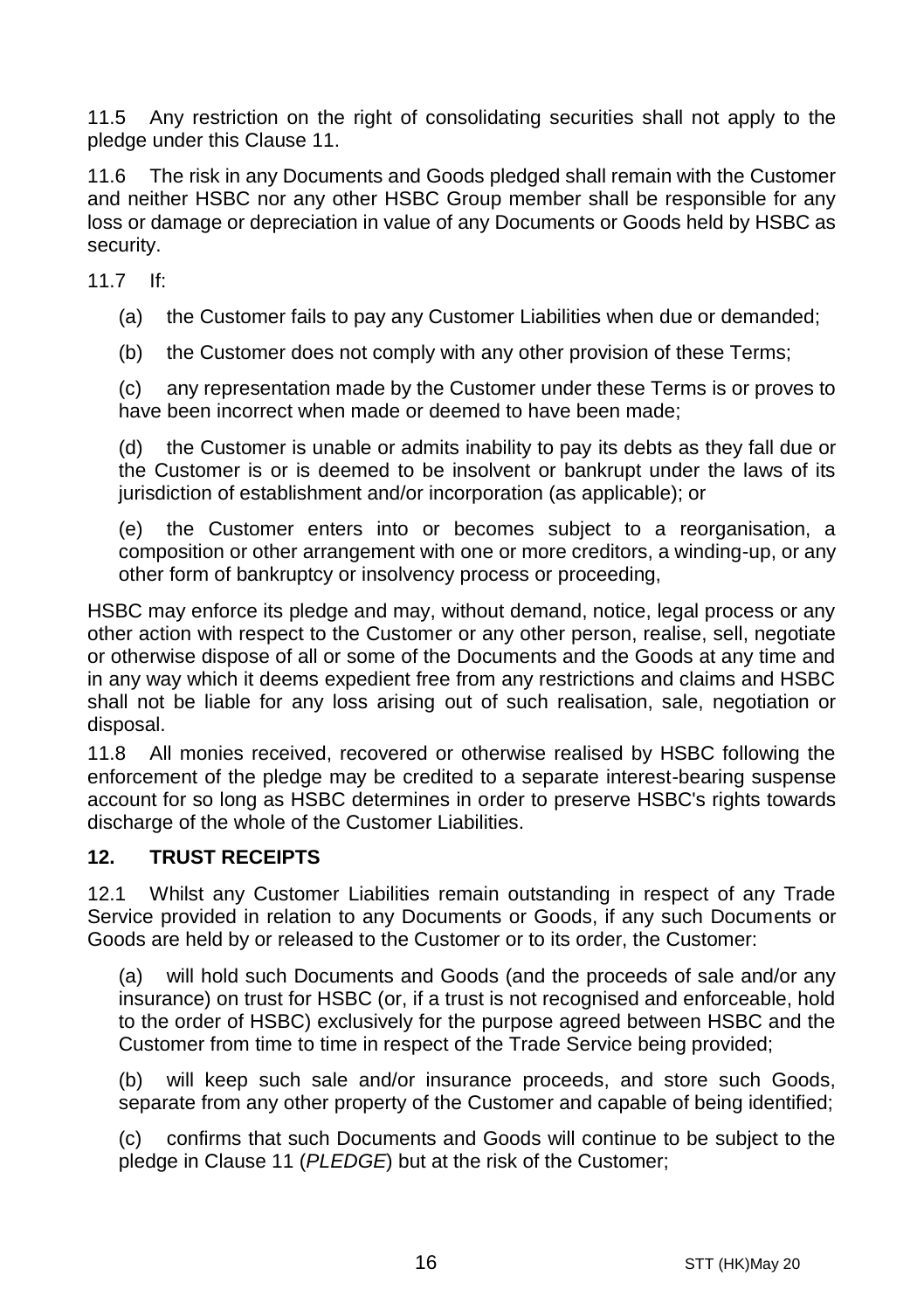(d) will, at the request of HSBC, execute and deliver to HSBC trust receipts in form and substance satisfactory to HSBC together with any other documentation HSBC may require;

(e) will comply promptly and fully with any instructions or request which HSBC may give to the Customer in relation to such Documents and Goods;

(f) will, upon receipt, promptly pay to HSBC the proceeds of sale and/or insurance of the Goods; and

(g) acknowledges that HSBC may at any time take possession and dispose of the Goods, Documents and/or sale and/or insurance proceeds of the Goods.

## **13. SET-OFF**

13.1 HSBC may, at any time and without notice, combine or consolidate all the bank accounts of the Customer held with HSBC and/or set-off any Customer Liabilities against any obligation owed by HSBC to the Customer (including in respect of any Cash Collateral, or proceeds received or held by HSBC), regardless of the place of payment, booking branch or currency of either obligation.

13.2 To effect any set-off HSBC may convert to a currency any amount which is in a different currency at the relevant Exchange Rate.

13.3 If any Customer Liabilities are unliquidated or unascertained, HSBC may apply or set off an amount estimated by it in good faith to be the amount of that liability.

## **14. SUPPLEMENTARY RIGHTS**

14.1 HSBC's rights under these Terms are to be in addition to and are not to be in any way prejudiced or affected by any one or more other indemnities, guarantees, securities or other obligations which HSBC may now or subsequently hold whether from the Customer or any other person.

14.2 HSBC may enforce its rights under these Terms or in respect of any other indemnities, guarantees, securities or other obligations which HSBC may now or subsequently hold whether from the Customer or any other person in any order it chooses and the Customer waives any rights it may have which provide otherwise.

# **SECTION 3 - FEES AND PAYMENTS**

## <span id="page-16-0"></span>**15. FEES, COMMISSION, INTEREST AND CHARGES**

15.1 Unless otherwise agreed in writing with the Customer:

(a) fees and other charges (other than interest and commission) shall be payable by the Customer to HSBC in respect of each Trade Service at the rates, in the amounts, and at the times agreed in the relevant Application, Facility Agreement or Tariff Book or as otherwise in accordance with HSBC's standard practices;

(b) interest shall be payable by the Customer to HSBC upon demand in respect of any Trade Finance Loan or Finance, shall accrue on the amount of such Trade Finance Loan or Finance for the period from the date HSBC provides such Trade Finance Loan or Finance to the date such Trade Finance Loan or Finance is repaid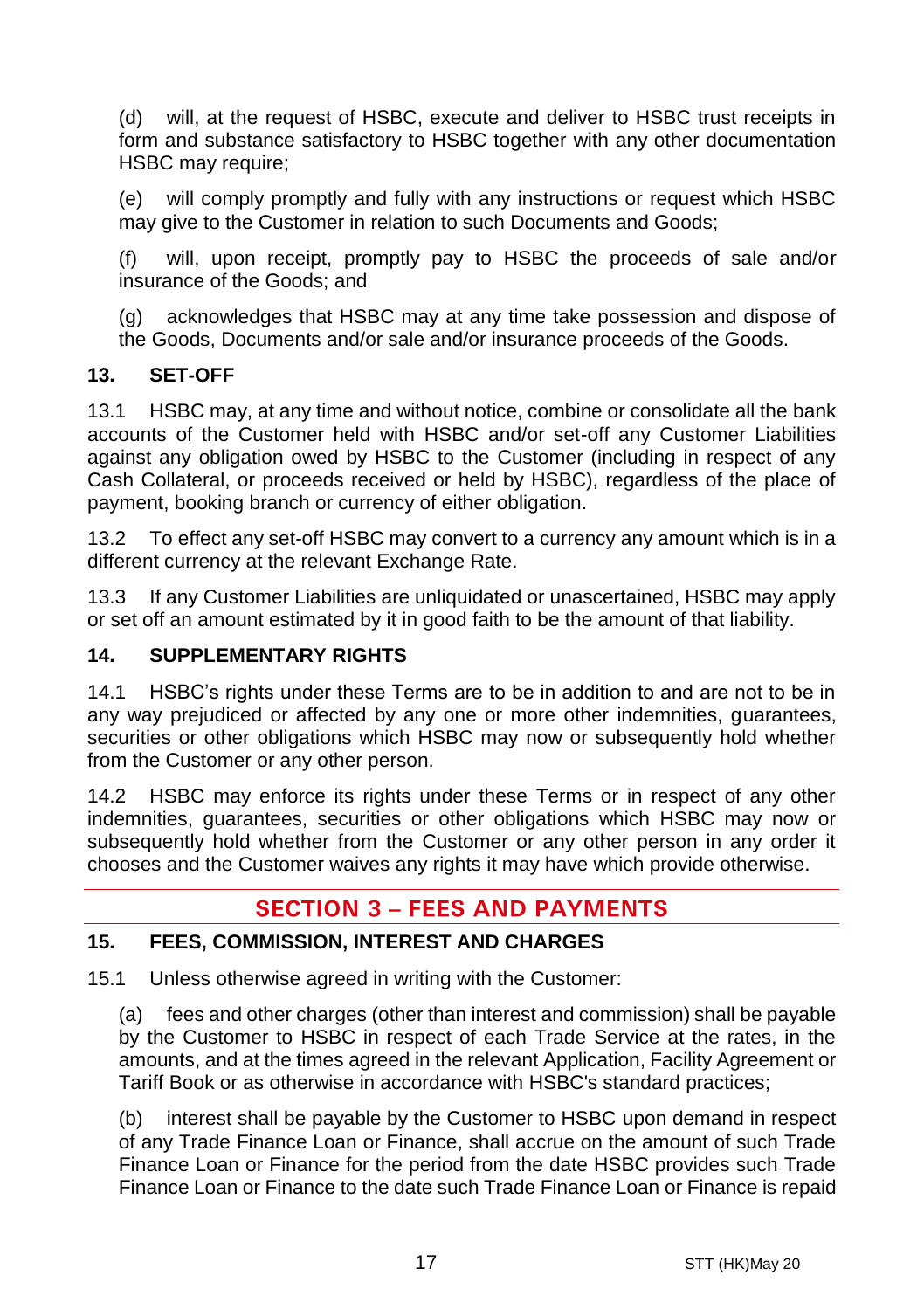or settled in full, and shall be calculated by reference to the rates agreed in the relevant Application, Facility Agreement or Tariff Book or as otherwise in accordance with HSBC's standard practices;

interest shall be payable by the Customer to HSBC upon demand in respect of any Claim paid by HSBC, shall accrue on the amount of the Claim for the period from the date HSBC pays such Claim to the date the Customer Liabilities resulting from such Claim are reimbursed in full, and shall be calculated by reference to the rates agreed in the relevant Application, Facility Agreement or Tariff Book or as otherwise in accordance with HSBC's standard practices; and

(d) commission shall be payable by the Customer to HSBC upon demand in respect of any Documentary Credit or Instrument and shall be calculated by reference to the face value of such Documentary Credit or Instrument and the rates agreed in the relevant Application, Facility Agreement or Tariff Book or as otherwise in accordance with HSBC's standard practices.

15.2 Any fee, interest or commission accruing in respect of a Trade Service will accrue from day to day and is calculated on the basis of the actual number of days elapsed and a year of 365 days or, in any case where the market practice in the relevant Governing Jurisdiction differs, in accordance with that market practice.

15.3 Any fee, commission, interest or charge payable by the Customer to HSBC is non-refundable.

15.4 If the Customer fails to pay any amount payable by it under these Terms on its due date, default interest shall accrue on the overdue amount from the due date up to the date of actual payment (both before and after judgment) at the rate agreed in the relevant Application, Facility Agreement or Tariff Book or as otherwise in accordance with HSBC's standard practices.

## **16. PAYMENTS**

16.1 Payments by the Customer shall be made to HSBC in immediately available, freely transferable, cleared funds and as specified by HSBC, without any set-off, counterclaim, withholding or conditions of any kind unless compelled by law.

16.2 All amounts paid or payable to HSBC in respect of any Trade Service are expressed on a Tax-exclusive basis. The Customer must pay any relevant Tax (as necessary) on any amount that the Customer is required to pay HSBC.

16.3 If any deduction or withholding is required by law (including on account of any Tax), the Customer must:

(a) increase the sum payable so that, after making the minimum deduction or withholding required, HSBC will receive and be entitled to retain a net sum at least equal to the sum that HSBC would have received had that deduction or withholding not been made; and

(b) within 30 days of such payment, forward to HSBC the confirmation in writing from the relevant tax authority evidencing receipt by the relevant tax authority of that deduction or withholding.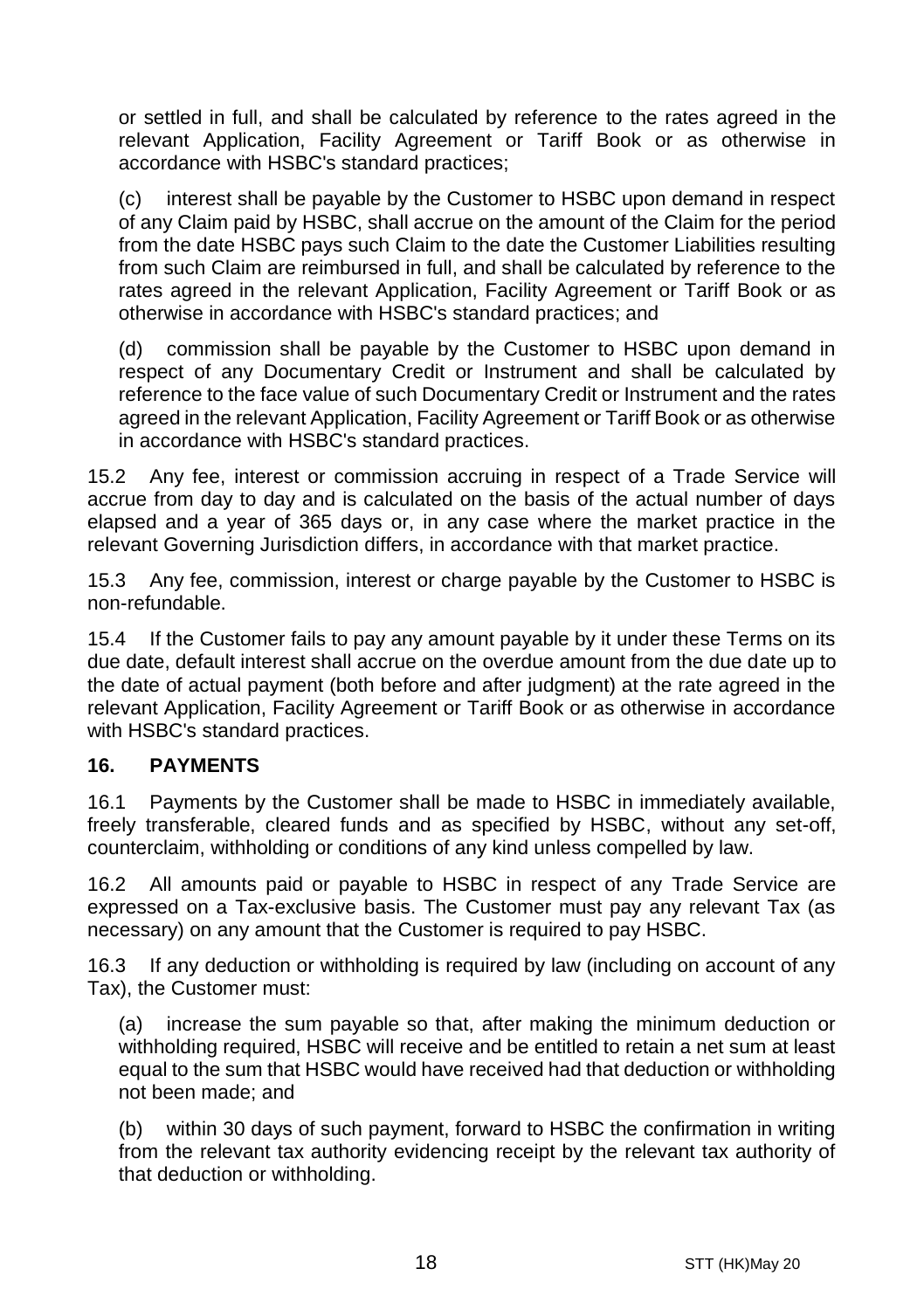16.4 Unless HSBC agrees otherwise, each payment by the Customer to HSBC shall be made in the currency of the relevant Customer Liability for which that payment is being made and the Customer waives any right it may have in any jurisdiction to pay such payment in another currency. If HSBC receives a payment from the Customer or any other person in a currency which is not the currency in which that payment was due or if any Cash Collateral needs to be converted into another currency so that HSBC may apply it to satisfy any outstanding Customer Liabilities in another currency, HSBC shall undertake that conversion using the relevant Exchange Rate (or, if applicable, pursuant to the terms of any hedging agreement that the Customer and HSBC may have entered into for these purposes). Where HSBC undertakes any currency conversion permitted by these Terms, the Customer shall indemnify HSBC for any cost, loss or liability incurred by HSBC in undertaking the conversion.

16.5 If any payment due from the Customer, or any order, judgment or award given or made in relation to any payment due from the Customer, has to be converted into another currency for the purpose of making or filing a claim or proof against the Customer or any other person, or obtaining or enforcing an order, judgment or award, the Customer shall indemnify HSBC against any cost, loss or liability arising out of or as a result of the conversion.

16.6 Any notice from, or determination by, HSBC of a rate or amount under these Terms, a Trade Service or any document referred to in these Terms shall (unless it contains an obvious error) be conclusive evidence of that rate or amount. In any legal proceedings connected with these Terms and/or a Trade Service, the account entries of HSBC are prima facie evidence of the matters to which they relate.

16.7 Any moneys paid to HSBC in respect of the Customer Liabilities may be applied in or towards satisfaction of the same or credited to a separate suspense account for so long as HSBC determines in order to preserve HSBC's rights towards discharge of the whole of the Customer Liabilities.

16.8 Moneys received by HSBC shall be applied by it (unless otherwise mandatorily required by law):

(a) first, in discharging all costs, fees and expenses (including legal fees) owing by the Customer to HSBC;

(b) second, in or towards the discharge of any interest or other amounts (not being principal) owing to HSBC; and

(c) thirdly in or towards the discharge of any principal owing by the Customer to HSBC.

16.9 If any moneys paid to HSBC in respect of the Customer Liabilities are required to be repaid by virtue of any law relating to insolvency, bankruptcy or liquidation or for any other reason, HSBC may enforce these Terms and the relevant Trade Service as if such moneys had not been paid.

16.10 Any sums that would fall due on a day other than a Business Day will be due on the next Business Day. In such event, interest and commission calculations will be adjusted accordingly.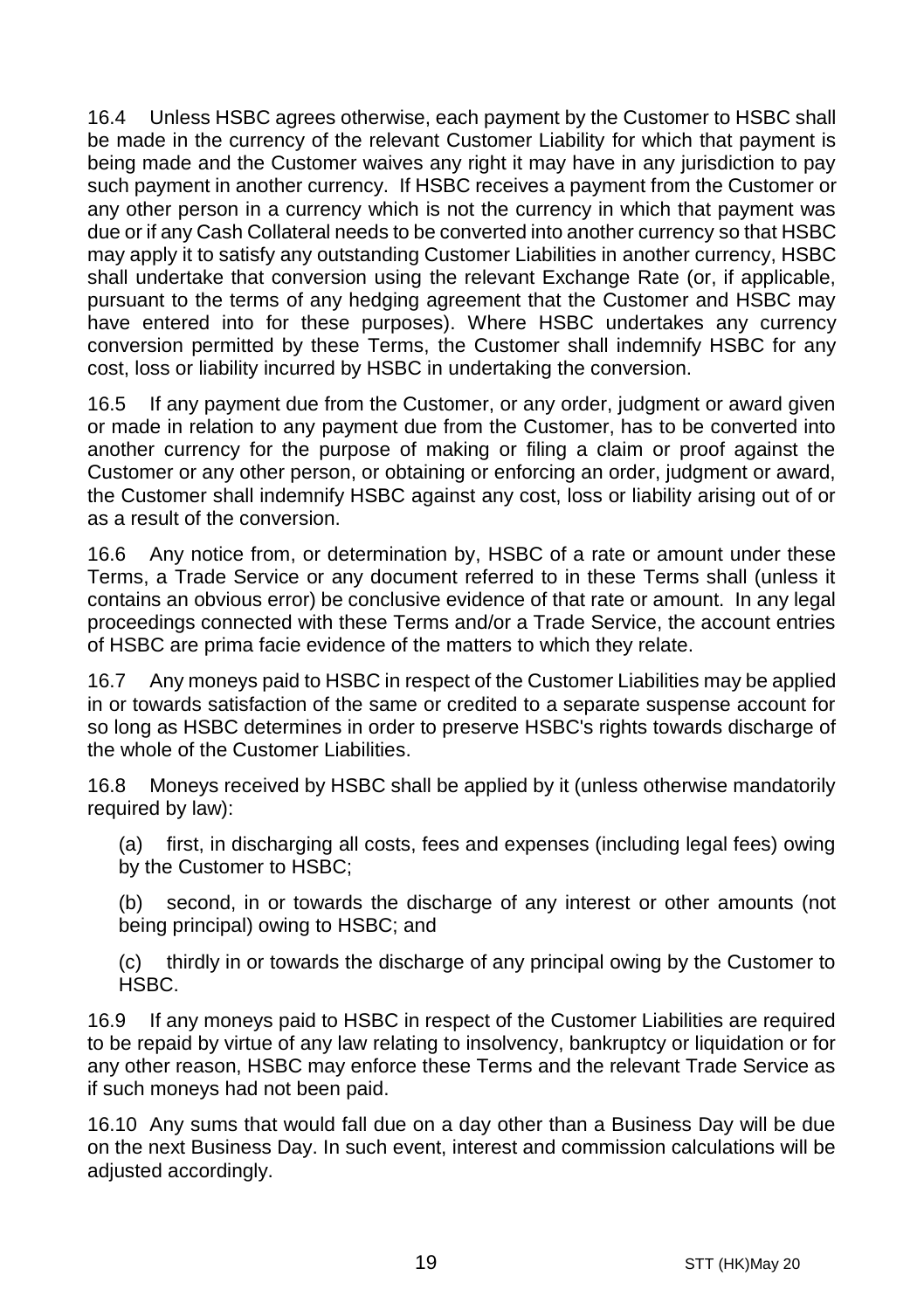16.11 If any amount to be paid by the Customer to HSBC in connection with a Trade Service is calculated by reference to a published benchmark interest rate (such as a central bank reference rate) and that rate is less than zero per cent at the time of calculation, such rate shall be deemed to be zero per cent.

# **SECTION 4 - REPRESENTATIONS, UNDERTAKINGS AND SANCTIONS**

## **17. REPRESENTATIONS AND WARRANTIES**

17.1 In addition to other representations and warranties made by the Customer to HSBC, the Customer represents and warrants to HSBC that:

(a) it is duly established and/or incorporated under the laws of its jurisdiction of establishment and/or incorporation (as applicable), is validly existing and has full power to carry on its business as now being conducted, to own its assets and to enter into and perform its obligations under these Terms, and shall promptly notify HSBC of any change to its constitution or existence;

(b) the obligations expressed to be assumed by it in these Terms and in each Trade Transaction which it may enter into from time to time are legal, valid, binding and enforceable obligations;

(c) all authorisations, consents, approvals, resolutions, licences, exemptions, filings, notarisations or registrations required or desirable to enable it lawfully to enter into, exercise its rights and comply with its obligations under these Terms and each Trade Transaction have been obtained or effected and are in full force and effect;

(d) these Terms and each Trade Transaction which it may from time to time enter into do not and will not conflict with its constitutional documents or any agreement or instrument binding upon it or any of its assets or constitute a default or termination event (however described) under any such agreement or instrument;

(e) each Trade Service requested by or for the Customer relates to a genuine Trade Transaction as described in the documents pertaining to such Trade Transaction and all documents and information (including in any Application) provided by the Customer to HSBC in relation to each Trade Service or these Terms is/are complete, accurate, genuine and valid;

(f) it has not taken any corporate action, or any other steps and no legal proceedings have been commenced for its liquidation, judicial management, receivership, or any similar or analogous proceedings or for the appointment of a receiver and manager, judicial manager, liquidator or similar officer of it or of all or any material part of its assets or revenues;

(g) any Documents, Goods or proceeds of sale in which HSBC has or is purported to have an interest are free from any security interest(s) and encumbrance(s) (other than in favour of HSBC) and the Customer is the sole and beneficial owner of any such Documents, Goods or proceeds of sale;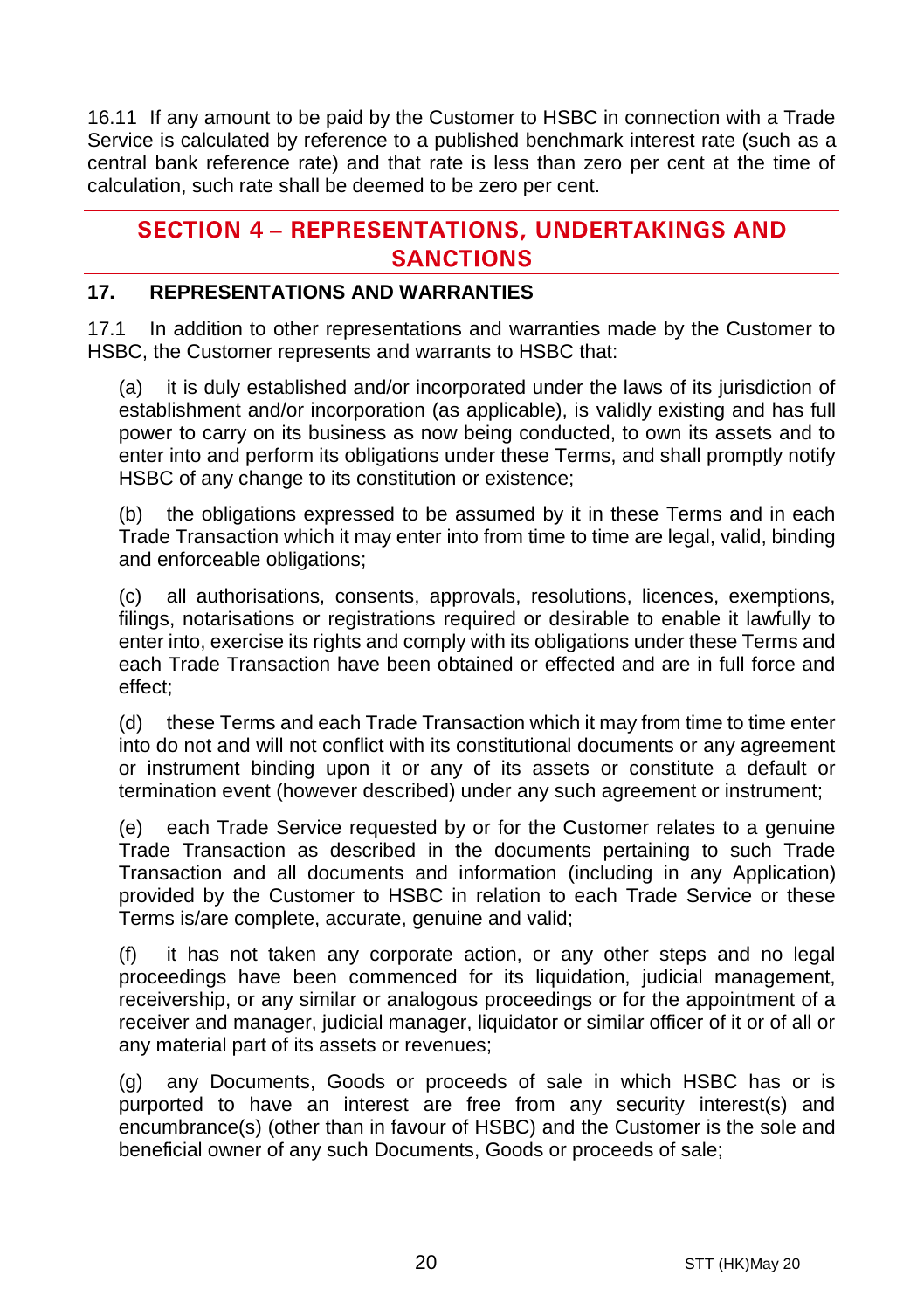(h) as at the date HSBC provides Finance to the Customer in respect of a Document or Documentary Credit, it is not aware of any dispute (actual, pending or threatened) in respect of that Document or Documentary Credit or the relevant Trade Transaction; and

(i) as at the date HSBC provides Finance to the Customer in respect of a Document or Documentary Credit or provides a Trade Finance Loan to the Customer, it has not received any financing in respect of that Document, Documentary Credit or the relevant Trade Transaction from any person other than HSBC.

17.2 All representations and warranties in these Terms are deemed to be made on each day (a) an Application is made and is being processed, (b) any Trade Service is outstanding and (c) any Customer Liabilities remain outstanding.

17.3 The Customer acknowledges that HSBC will rely on any representations and warranties made by the Customer including when HSBC assesses whether or not to provide a Trade Service to the Customer.

17.4 The Customer shall promptly notify HSBC on becoming aware of any representation or warranty becoming untrue, or the Customer being unable to make any representation or warranty when repeated.

#### **18. UNDERTAKINGS**

#### **General Undertakings**

18.1 The Customer shall at the request of HSBC:

(a) provide HSBC with such information concerning a Trade Transaction (including copies of sale contracts, purchase order and invoices), Documents and Goods and any proposed sale of Goods as HSBC may require and promptly notify HSBC if any Trade Transaction is cancelled or terminated for any reason or if any material dispute arises in respect of a Trade Transaction;

(b) provide HSBC with such information regarding the financial condition, assets and operations of the Customer and its affiliates as HSBC may reasonably require;

(c) provide HSBC with any information required by HSBC to satisfy its "*know your customer*" or similar identification procedures;

(d) keep HSBC informed of the whereabouts of the Goods and of any change in the condition, quality or quantity of the Goods;

(e) co-operate fully with HSBC and render to HSBC all assistance it requires in the collection and enforcement of any payments under or in connection with any Trade Service whether by legal proceedings or otherwise; and

promptly do all such acts or execute all such documents at its own cost as HSBC may specify:

(i) for the purpose of the creation, perfection, protection or maintenance of any interest conferred or intended to be conferred on HSBC by, pursuant to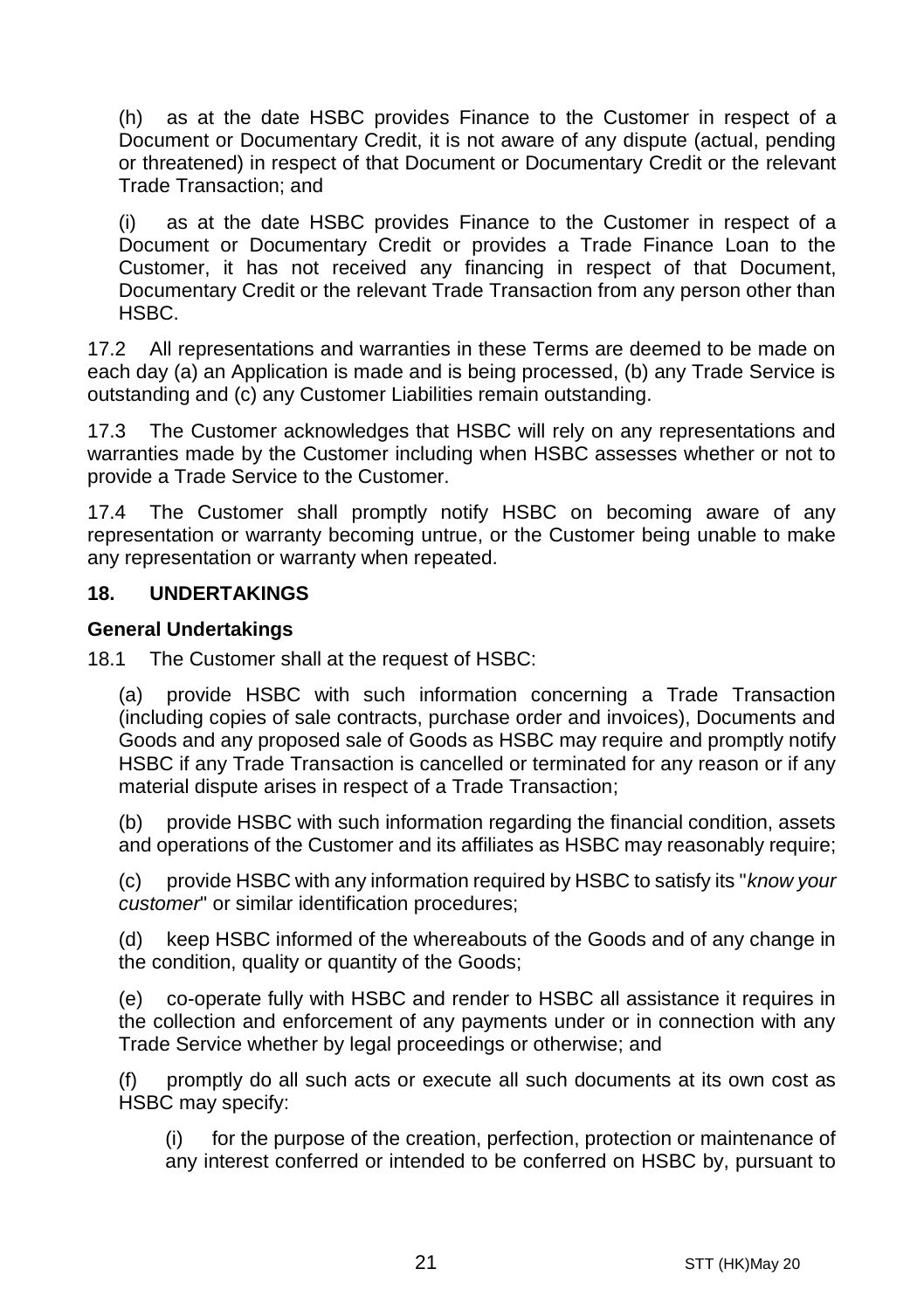or in connection with these Terms (including in respect of any Cash Collateral, Documents, Goods or sale proceeds);

(ii) for the exercise of any rights, powers and remedies of HSBC provided by, pursuant to or in connection with these Terms or by law; and

(iii) to facilitate the realisation by HSBC of any Documents or Goods in which HSBC is, or is intended to be, interested.

#### **Trade Service Undertakings**

18.2 The Customer shall, to the extent applicable to a Trade Service and/or where HSBC has or is purported to have an interest in the relevant Documentary Credit, Documents, Goods or proceeds of sale referred to:

(a) ensure that the Documentary Credit, Documents, Goods or proceeds of sale (as applicable) are free from any mortgage, charge, pledge, lien or other security interest, encumbrance or claim except for any trust, pledge or other form of security in favour of HSBC or which has been expressly permitted by HSBC;

(b) for so long as the Customer has title to the Goods or if as a condition to the Trade Service the Customer is required to procure the insurance of the Goods:

(i) insure the Goods for such value against such insurable risks as is stipulated in the relevant condition or, in the absence of any such condition, as is customary for those Goods;

(ii) promptly following (and in any event within ten days of) the date of the Application for the relevant Trade Service, provide to HSBC copies of the relevant insurance policies; and

(iii) promptly notify HSBC of any claims made on the relevant insurance policies and direct the insurer to pay to HSBC all insurance proceeds in respect of the Goods;

(c) if so requested by HSBC:

(i) promptly arrange for HSBC's interest in the Goods to be endorsed on any relevant insurance policy; and

(ii) promptly submit claims in respect of the Goods to relevant insurer;

(d) promptly pay to HSBC all insurance proceeds received by it in respect of the Goods and, pending payment, hold such proceeds on trust for HSBC (or, if a trust is not recognised and enforceable, hold to the order of HSBC);

(e) promptly endorse all Documents in favour of HSBC, deposit all Documents with HSBC or to its order and note in its records the interest of HSBC in all Documents and the Goods;

(f) promptly pay all freight, warehouse, dock, transit and other charges, rent and all other costs of and in connection with the Documents and/or Goods;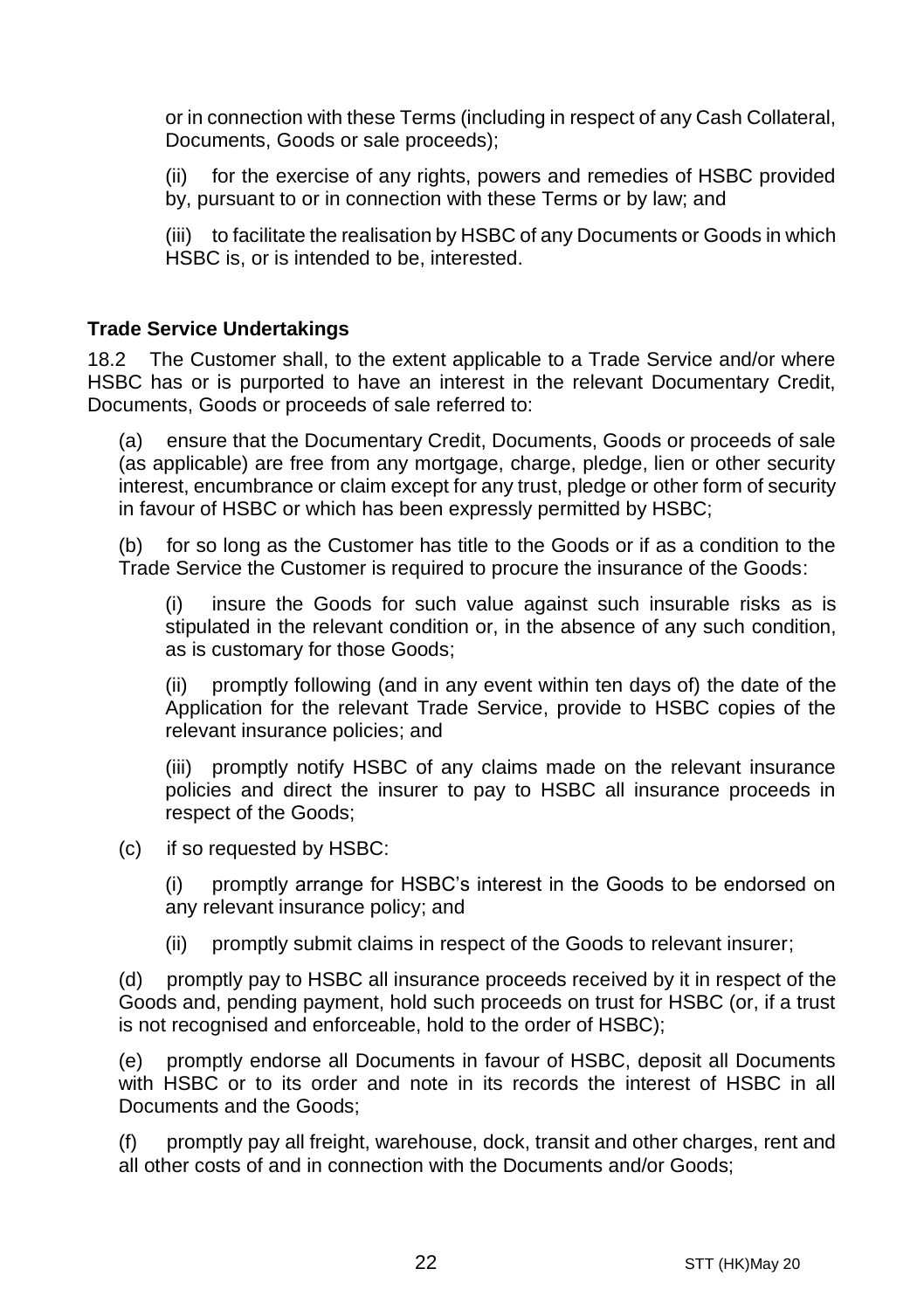(g) not permit the Goods to be processed or altered without the prior written consent of HSBC;

(h) not take any action, which might prejudice the value of the Goods or the effectiveness of any pledge or trust under these Terms;

(i) promptly inform HSBC of any event of which it becomes aware that may adversely affect the liability of a buyer to complete the purchase of the Goods or any change or deterioration in the state or quality or otherwise of the Goods;

(j) promptly inform HSBC if it becomes aware of any theft, fraud, illegal activity, loss, damage or other misuse of or in relation to any Goods or Documents;

(k) permit HSBC (or any delegate) access to any premises at which the Goods are stored or located for the purpose of inspecting, taking possession of, or otherwise protecting its interest in the Goods;

(l) not attempt to factor, transfer, sell, dispose of or otherwise deal with the Documents, Goods or proceeds of sale (as applicable), Documentary Credit (or any confirmation (whether given on a disclosed or undisclosed basis)), except as agreed between HSBC and the Customer from time to time in respect of the Trade Service(s) being provided;

(m) not present the Documents to any other bank, financial institution or similar type of financing entity or obtain any form of financing and/or borrowing in respect of the same Trade Transaction;

(n) not agree to any amendment to the Documentary Credit, SBLC or Document without the prior written consent of HSBC; and

(o) procure the prompt release of HSBC from any guarantee, indemnity or other commitment that HSBC may have provided in respect of the Documents or the Goods,

and HSBC (or any delegate) is authorised to take such steps and to make any payments, on behalf and at the cost of the Customer, to ship, collect, land, store, insure or inspect the Goods and/or to demand and collect any proceeds of sale.

#### <span id="page-22-0"></span>**19. COMPLIANCE WITH LAWS AND SANCTIONS**

19.1 The Customer represents and warrants that:

(a) neither the Customer nor any of its subsidiaries, directors, officers, employees, agents, or affiliates is a person or entity that is, or is owned or controlled by any person or entity that is:

(i) the subject of any sanctions issued, administered or enforced by the US Department of the Treasury's Office of Foreign Assets Control, the US Department of State, the United Nations Security Council, the European Union, Her Majesty's Treasury, the Hong Kong Monetary Authority or any other sanction issuing or enforcement body that may be applicable to HSBC, the Customer, a Trade Service or a Trade Transaction (the **Sanctions**); or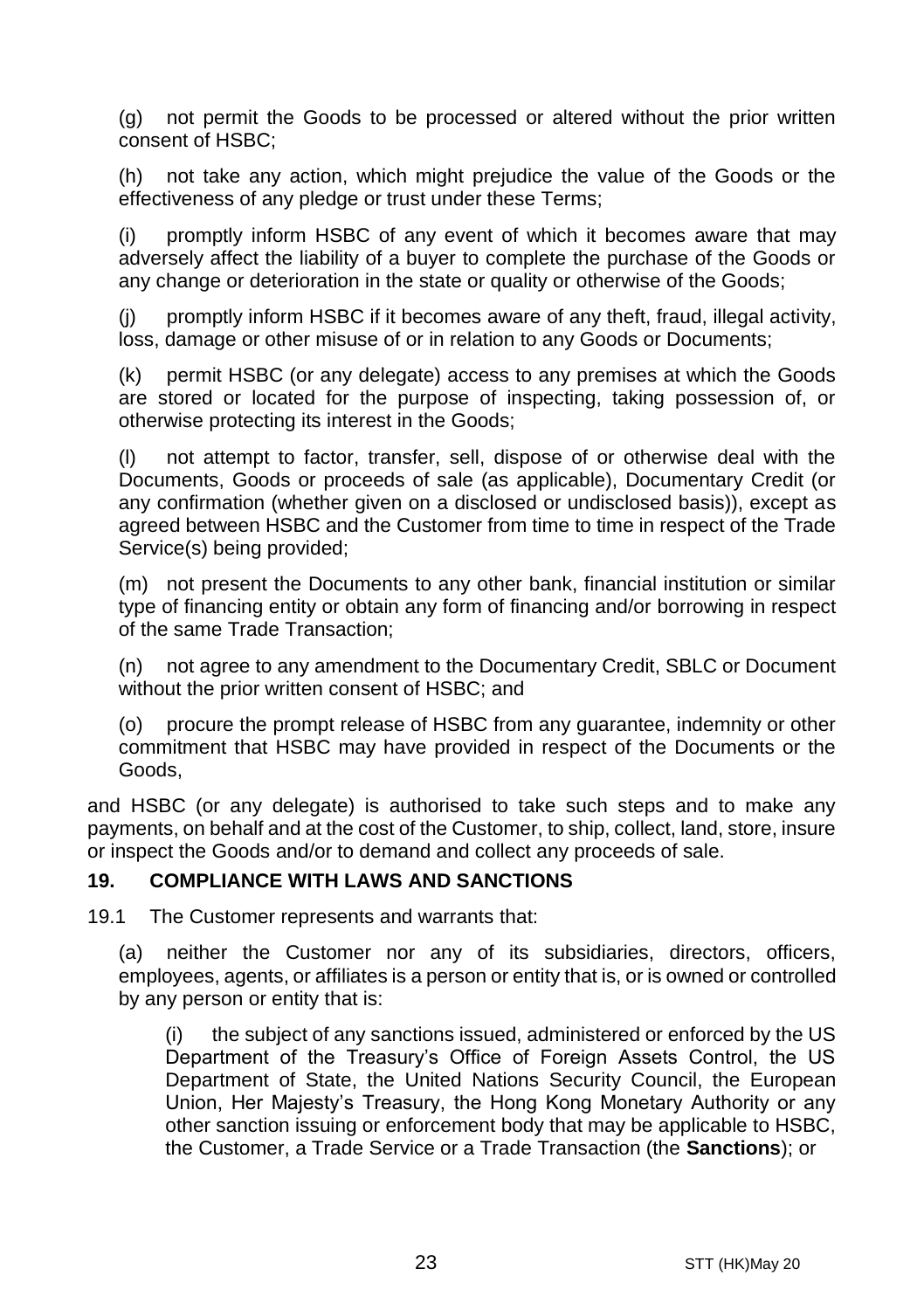(ii) located, organised or resident in a country or territory that is, or whose government is, the subject of Sanctions;

(b) any required import or export licenses applicable to each Trade Transaction have been obtained and, if the Customer is aware that HSBC may require an export license or other authorisation for the provision of the relevant Trade Service for the Customer, the Customer will notify HSBC prior to HSBC providing the Trade Service; and

(c) the Customer is compliant in all material respects with foreign and domestic laws and regulations pertaining to each jurisdiction in which it operates and to each Trade Transaction and the subject matter of such Trade Transaction including, if applicable, the shipment and financing of the goods described in such Trade Transaction or the associated documents.

19.2 The Customer acknowledges and agrees that:

(a) HSBC Group and its service providers are required to act in accordance with the laws and regulations of various jurisdictions, including those which relate to Sanctions, export controls and the prevention of money laundering, terrorist financing, bribery, corruption and tax evasion;

(b) at any time, HSBC may require the Customer to immediately provide to HSBC information related to any Trade Transaction, including the underlying contract or other documentation;

(c) HSBC may take, and may instruct other HSBC Group members to take, to the extent it is legally permitted to do so under the laws of its jurisdiction, any action (a **Compliance Action**) which it considers appropriate to act in accordance with Sanctions or domestic and foreign laws and regulations. Such Compliance Action may include:

(i) the interception and investigation of any payment, communication or instruction;

(ii) the making of further enquiries as to whether a person or entity is subject to any Sanctions or export control restrictions; and/or

- (iii) the refusal to:
	- (A) issue, renew, extend, transfer or assign a Trade Service;
	- (B) make payment of any Claim; or

(C) process a Trade Service or instruction that does not conform with Sanctions, export controls or domestic and foreign laws or regulations; and

(d) neither HSBC nor any HSBC Group member will be liable for any loss, damage, delay, or a failure of HSBC to perform its duties under these Terms or a Trade Service:

(i) arising out of or relating to any Compliance Action taken by HSBC, its service providers, or any HSBC Group member; and/or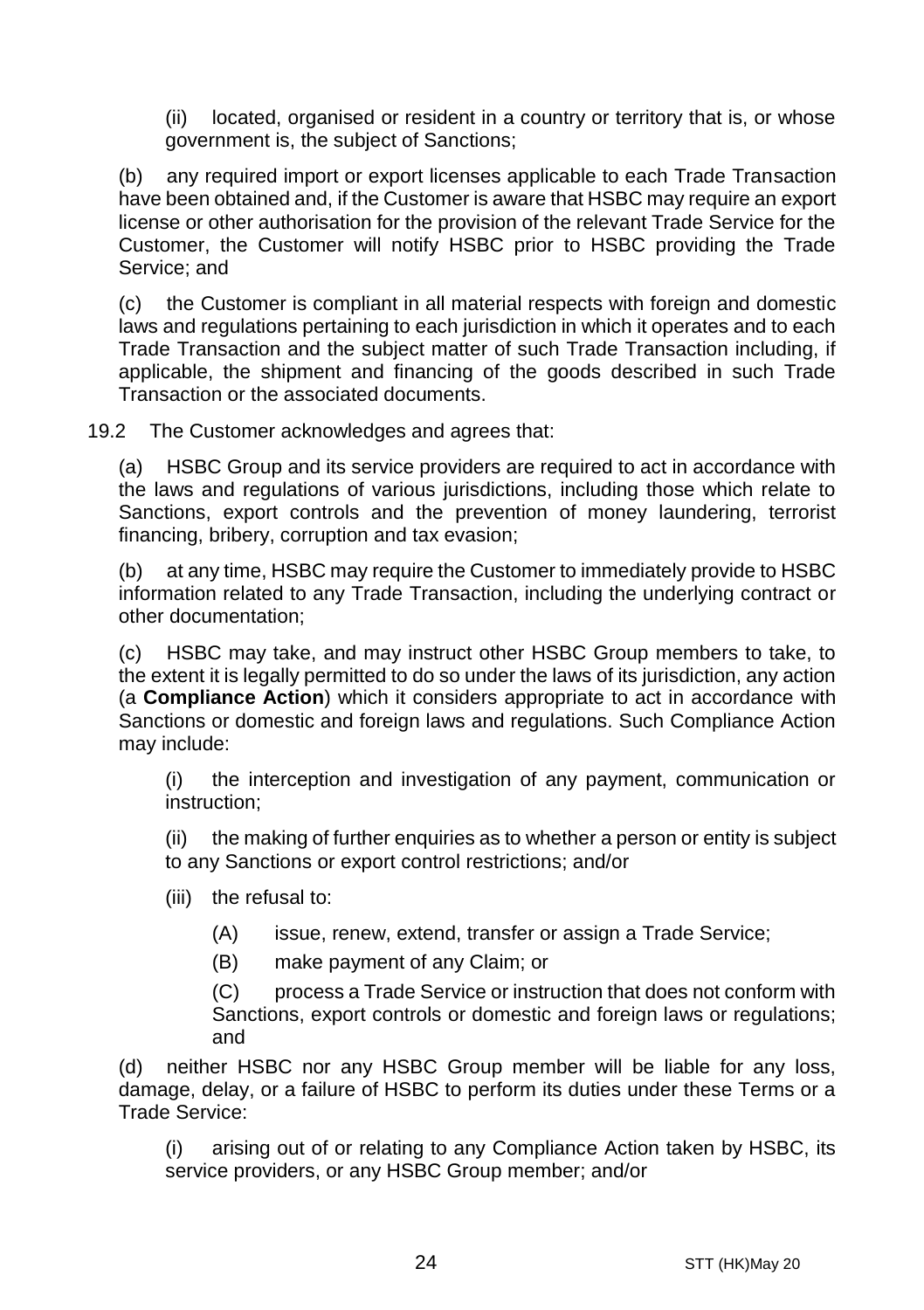(ii) being prevented from paying any Claim in respect of a Trade Service or sending or receiving any message or data or taking any other action in connection with any Trade Service because of an applicable law, regulation or ruling of any governmental agency.

# **SECTION 5 - INSTRUCTIONS AND ELECTRONIC PLATFORMS**

#### <span id="page-24-0"></span>**20. INSTRUCTIONS**

20.1 HSBC is authorised to accept, act and rely upon, and treat as valid and accurate:

(a) all communications, demands and instructions (including any Applications) given or purporting to be given by the Customer to HSBC (an **Instruction**);

(b) all communications and any Claims made or purported to be made by any person; and

(c) any documents provided to HSBC,

including, in each case, those made or given by way of or through a Platform, email, facsimile, telecopier, telex, cable, telephone or such other electronic means (in each case, an Electronic Means) and is under no obligation to enquire as to the authorisation or validity of any such Instruction, communication, Claim or Document.

20.2 The Customer acknowledges and accepts the risk that communications, Instructions, Claims and documents sent to or from HSBC by Electronic Means may be intercepted, monitored, amended, corrupted, contain viruses or be otherwise interfered with by third parties and acknowledges and agrees that HSBC is not responsible or liable to the Customer or any other person for, and the Customer waives any and all claims in respect of, any Losses arising from the same.

20.3 If the Customer communicates, gives an Instruction, makes a Claim or sends a document by Electronic Means, or instructs HSBC to permit a beneficiary or any other person to do the same, the Customer shall indemnify, and hold HSBC harmless from and against, any and all Losses that HSBC may incur (including in respect of any payment made where the relevant Instruction or Claim was unauthorised).

20.4 Where the Customer has made an Application for any Trade Service to be provided for the benefit of an affiliate of the Customer:

(a) the Customer agrees (and will procure the concurrent written agreement of its affiliate) that HSBC has no obligation to obtain instructions from the affiliate and HSBC can deal solely with the Customer on behalf of the affiliate;

(b) the definition of "Trade Transaction" shall be construed to refer to such affiliate rather than the Customer, and the definitions of "Documents" and "Goods" shall be construed accordingly;

(c) references in these Terms to the Customer presenting, handling, disposing, transferring, dealing with or using (however so described) the relevant Documents, Goods or proceeds of sale shall include the affiliate undertaking any such action;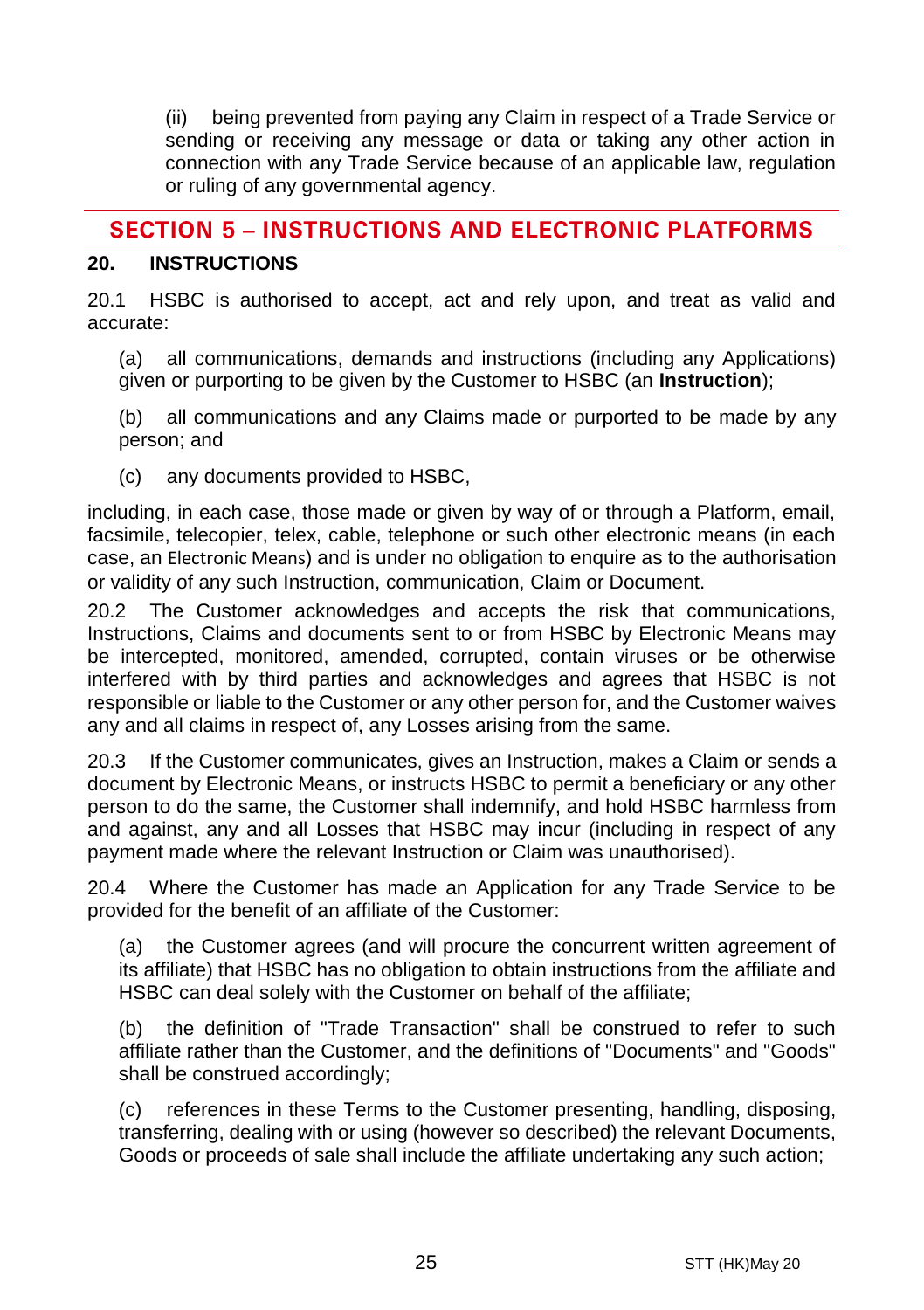(d) the Customer shall procure that the affiliate complies with all undertakings in these Terms in respect of the relevant Trade Transaction, Documents, Goods and proceeds of sale; and

(e) each representation in these Terms made by the Customer shall be made by the Customer for itself and on behalf of the affiliate or, where it can only be made in respect of the affiliate (due to factual circumstances), by the Customer for and on behalf of the affiliate.

20.5 HSBC has no obligation to:

(a) verify the identity or authority of any person communicating, giving an Instruction, making a Claim or providing a document by Electronic Means**;**

(b) verify the authenticity of any signature(s) (whether electronic or otherwise) on any communication made, Instruction given, Claim made or document provided by Electronic Means; or

(c) seek the Customer's prior approval before acting on any communication made, Instruction given, Claim made or document provided by Electronic Means,

however HSBC may, in its absolute discretion, take steps to ascertain the validity, authenticity and origin of any communication, Instruction, Claim or document (including requiring telephone verification of any Instructions) and take any steps that may be mandated by an External Provider and may, where it is unable to ascertain the validity, authority or origin of any communication, Instruction, Claim or document, delay or refuse to act upon any communication, Instruction, Claim or document or suspend or terminate any Trade Service at any time.

## **21. PLATFORMS**

21.1 The Customer acknowledges and agrees that:

(a) HSBC may rely on External Providers to provide Platforms so that HSBC can perform its obligations under these Terms (or any other applicable terms and conditions) and provide Trade Services;

(b) External Providers are independent from HSBC and may independently charge the Customer fees for use of their Platform and those fees are the sole responsibility of the Customer;

(c) HSBC's obligations under these Terms and any Trade Service shall be subiect to HSBC's rights under External Terms and Conditions and the availability of any Platform provided by such External Providers;

(d) HSBC has no obligation to inform the Customer of, or provide the Customer with, any External Terms and Conditions;

(e) HSBC has no control over the electronic processes used by a Platform provided by an External Provider to process, handle and/or send data or messages;

it shall inform HSBC of all External Terms and Conditions applicable to or any charges imposed by any Platform which it uses (or intends to use) in respect of any Trade Service and shall promptly notify HSBC of any changes; and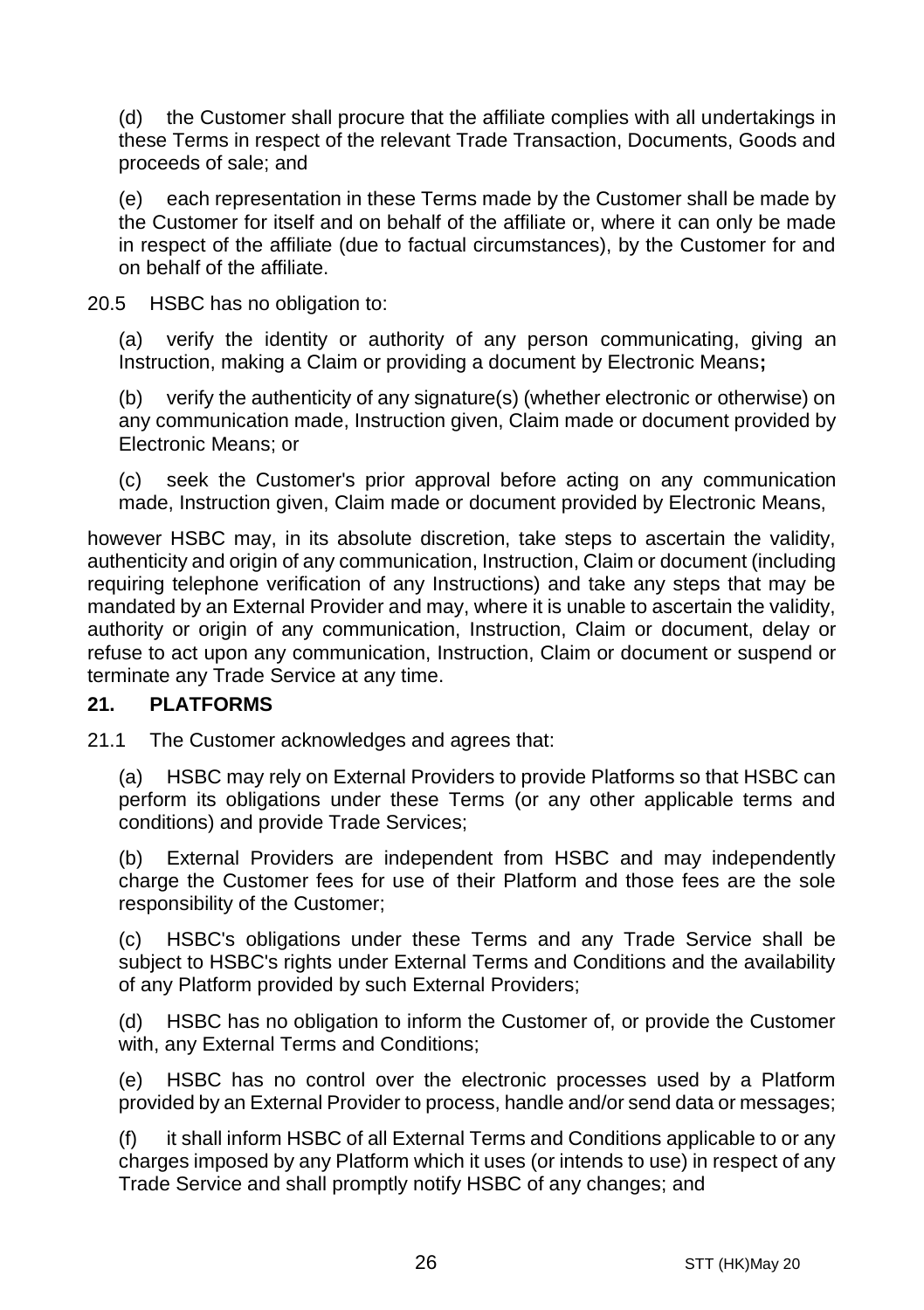(g) it shall promptly provide all information concerning any Platform used by the Customer that HSBC may reasonably request.

21.2 HSBC assumes no liability or responsibility to the Customer or to any other person for any loss or damage that is suffered or incurred as a result of:

the unavailability of any Platform to the Customer, HSBC or any other person for any reason whatsoever; or

(b) the Customer's use of or connection with any Platform, any External Provider or the services provided by HSBC or any External Provider to the Customer involving any Platform.

#### 21.3 The Customer:

(a) shall comply with all security procedures of HSBC and each External Provider and any other reasonable requests HSBC or any External Provider may issue to the Customer regarding the security of any Platform, including instructions on steps to remedy any breach of security; and

(b) acknowledges and agrees that it is the Customer's responsibility to set up, maintain and regularly review all security arrangements concerning access to and use of each Platform and information stored on the Customer's computing and communications systems, and confirms that it has assessed the security arrangements of each Platform and has determined that they are adequate to protect the Customer's interests;

(c) shall take all reasonable precautions to prevent fraudulent or unauthorised use of or access to each Platform;

(d) shall ensure that neither the Customer nor its employees do anything which may result in the security of any Platform or the systems or security of HSBC being compromised; and

(e) shall notify HSBC, as soon as reasonably possible upon becoming aware, of any actual or attempted unauthorised access to any Platform or any unauthorised transaction or attempt to execute an unauthorised Instruction. This notification must be by telephone but must be followed by written notice within forty-eight hours of the telephone call.

# **SECTION 6 - OTHER**

#### **22. LIMITATION ON LIABILITY**

<span id="page-26-0"></span>22.1 Neither HSBC nor any other HSBC Group member shall be liable for any loss, damages, payments, demands, claims, expenses or costs suffered or incurred by the Customer (or any of its affiliates) arising from or in connection with these Terms or any Trade Service other than where such loss, damage, payment, demand, claim, expense or cost arises as a direct result of HSBC's or such other HSBC Group member's gross negligence or wilful misconduct.

<span id="page-26-1"></span>22.2 Notwithstanding Clause [22.1,](#page-26-0) in no circumstance whatsoever will HSBC or any HSBC Group member be liable to the Customer (or any of its affiliates) for: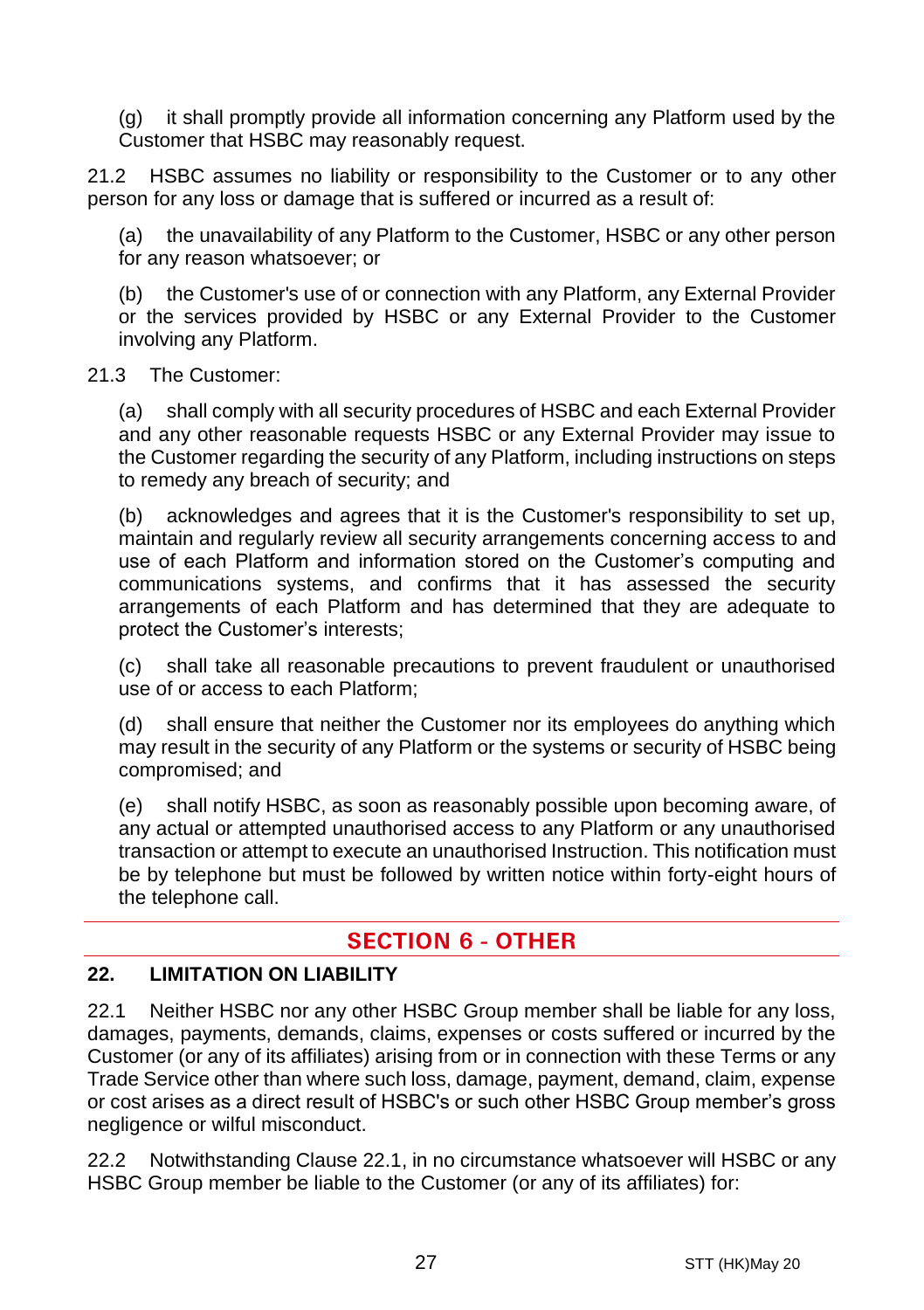- (a) any loss of business, profits or data; or
- (b) indirect, consequential or special loss or damage.

whether or not HSBC or any HSBC Group member has been advised of the possibility of such loss or damage.

22.3 Without limiting Clauses [22.1](#page-26-0) and [22.2,](#page-26-1) HSBC shall not be responsible or liable for, and the Customer waives all claims against HSBC in respect of:

(a) any act, omission, loss or delay relating to forwarding documents or payments to any person or correspondent bank, or any suspense, act, omission, insolvency or bankruptcy of any correspondent bank;

(b) any delay and/or loss in transit of any messages, letters or documents sent by mail, as an electronic communication, through a Platform or a telecommunication channel, or for any delay, mutilation or other errors arising in the transmission or delivery of any communications by third parties and the Customer acknowledges that, notwithstanding any contrary instruction, HSBC may send a document by any method that it considers appropriate;

(c) any delay in performing or failure to perform any of its obligations under these Terms due to any cause beyond its reasonable control, including, but not limited to, the failure, malfunction or unavailability of telecommunications, data communications and computer systems and services over which HSBC has no control, war, hostilities, invasion, civil unrest, strikes, lock-outs or other industrial action or trade disputes (whether involving HSBC's employees or any other person) or any law or government order (whether or not having the force of law);

(d) any failure by HSBC to pay a Claim or other HSBC's act or failure to act because of any domestic or foreign law, regulation, ruling or interpretation of any domestic or foreign court or governmental agency:

(e) the form, sufficiency, correctness, genuineness, authority of any person signing or endorsing (including any person making presentations, demands, giving Instructions (including by Electronic Means) to HSBC purportedly on the authority of the Customer or a beneficiary), falsification, or the legal effect of, any documents if such documents on their face reasonably appear to be in order;

(f) the source, accuracy, validity, authenticity, falsification or legal effect of any data, documents or statements made, presented or received from any Platform or any party to a Trade Transaction, any related documents, or the description, quantity, weight, quality, condition, packing, delivery, value or existence of the goods, services or other performance to which such data, documents or statements relates, or for the good faith or acts or omissions, solvency, performance or standing of any party to a Trade Transaction, the consignor, carrier, forwarder, consignee, insurer of the goods, or any other person;

(g) any improper acts of the beneficiary, including breach of contract in respect of a Trade Transaction, in which circumstances the Customer shall assume and undertake all such risks; and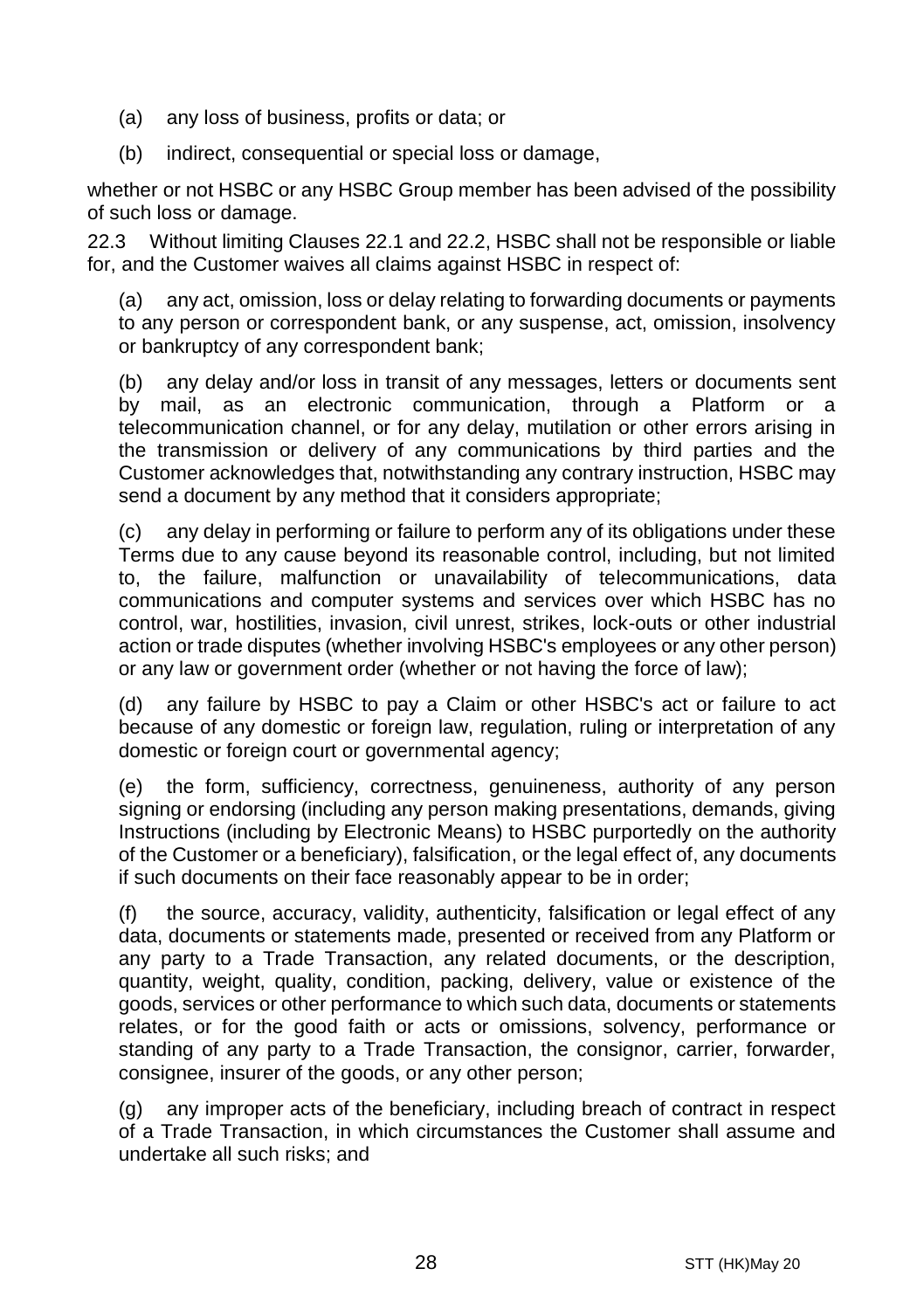(h) the Customer acting or relying on any advice received from HSBC whether or not such advice was requested by the Customer.

22.4 If HSBC uses the services of another party, correspondent bank, agent or Platform for the purposes of issuing an Instrument or Documentary Credit, making payment, handling Goods or Documents or for any other purpose to support the services contemplated by these Terms, HSBC shall do so for the Customer's account and at the Customer's risk and HSBC shall assume no liability or responsibility should any instructions which HSBC gives to any such other party not be carried out even if the choice of such other party was HSBC's. Additionally, HSBC shall not be liable for any act, failure to act, default, suspension, bankruptcy or insolvency of such other party.

22.5 Where HSBC performs a review of any Document at the request of the Customer, such review is indicative only and not final or conclusive and HSBC shall not be responsible or liable for, and the Customer waives all claims against HSBC in respect of, an omission by or failure of HSBC to identify any discrepancies during any such review.

22.6 Where HSBC agrees to advise a Documentary Credit or any Instrument which is not issued by a bank or present any Document in respect of, or otherwise handle, such Documentary Credit or Instrument, the Customer acknowledges and agrees that:

(a) such Documentary Credit or Instrument may not be an independent third party undertaking and may not guarantee payment by the issuer or applicant;

(b) the applicable ICC Rules may not address, cover or extend to such type of Documentary Credit or Instrument;

(c) HSBC may not be able to pursue the issuer for payment in the same manner as it would be able to in respect of a Documentary Credit or Instrument issued by a bank; and

(d) the Customer should seek independent legal advice,

and the Customer assumes all such risks and waives all claims against HSBC for losses, damages, costs, fees, claims, actions or demands with respect to such Documentary Credit or Instrument including any claims that HSBC failed to alert the Customer that it was advising such type of Documentary Credit or Instrument, failed to pay such Documentary Credit or Instrument in the manner of a Documentary Credit or Instrument issued by a bank, or failed to collect payment from the issuer of such Documentary Credit or Instrument.

22.7 Subject to the provisions above, where any liability of HSBC or any HSBC Group member to the Customer (or any of its affiliates) arises under these Terms or in connection with any Trade Service, such liability shall not exceed USD 1,000,000 in aggregate in any calendar year.

## <span id="page-28-0"></span>**23. DISCLOSURE, CONFIDENTIALITY AND PRIVACY**

23.1 Without limiting any other terms between the Customer and HSBC or any HSBC Group member, HSBC is authorised: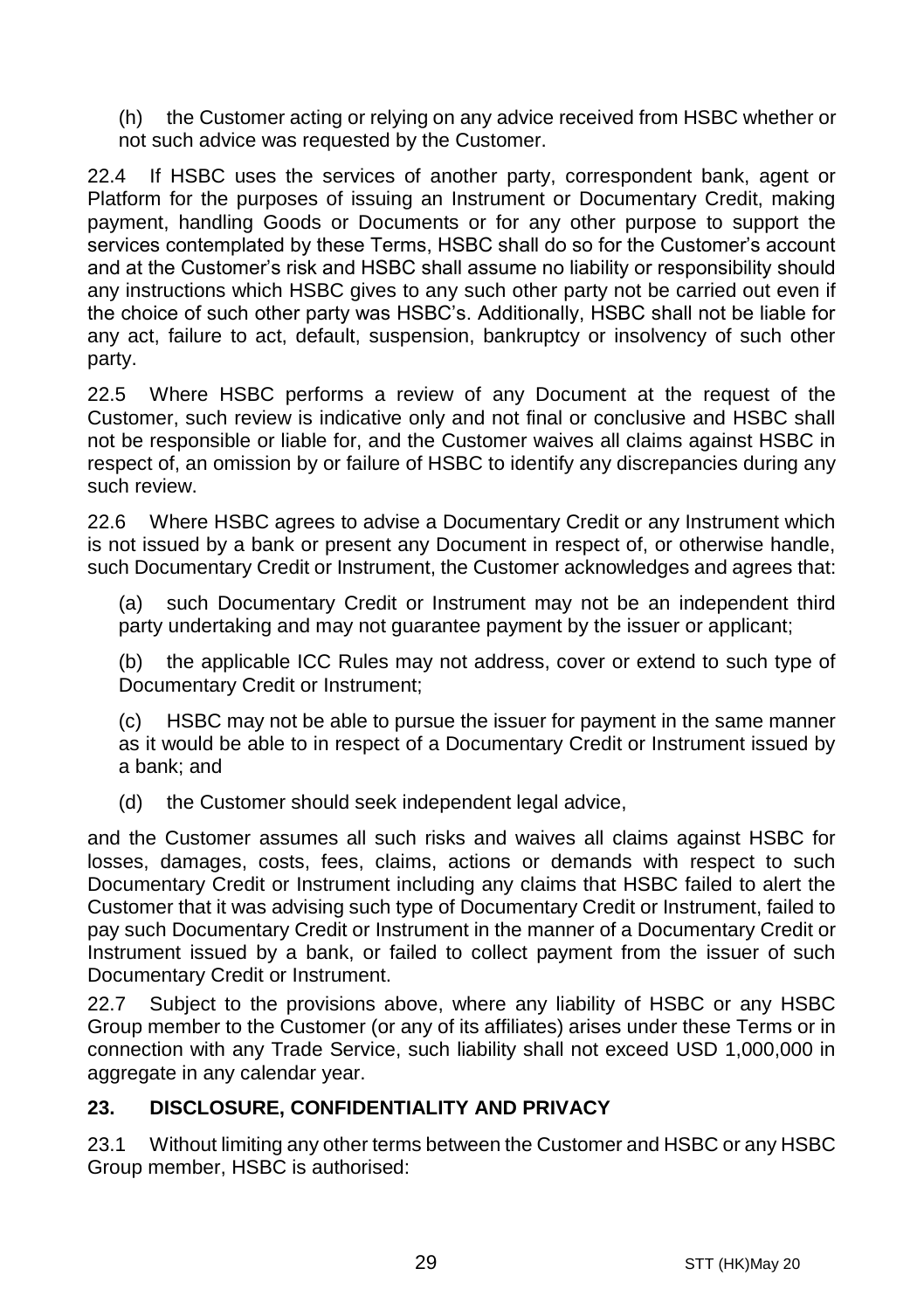<span id="page-29-0"></span>(a) to appoint any other person as its correspondent, nominee or agent in connection with these Terms and any Trade Service and HSBC may delegate any of its powers under these Terms or a Trade Service to such person;

(b) to notify any other person of its interest in any Documents, Goods or proceeds of sale; and

(c) to transfer and disclose any Customer Information to the following recipients (who may also process, transfer and disclose such Customer Information):

(i) any HSBC Group member and any of its or their officers, directors, employees, professional advisors, insurers, brokers, auditors, partners, subcontractors, correspondents, nominees, agents, delegates, service providers (including External Providers and Platforms) and associates;

(ii) any Authorities;

(iii) anyone acting on the Customer's behalf, payment recipients, beneficiaries, account nominees, intermediary, correspondent and agent banks, clearing houses, clearing or settlement systems, market counterparties, upstream withholding agents, swap or trade repositories, stock exchanges, and companies in which the Customer has an interest in securities (where such securities are held by HSBC for the Customer);

(iv) any person or entity who acquires (or may acquire) an interest in or assumes (or may assume) risk in or in connection with any Trade Service;

(v) any other financial institutions, credit reference agencies or credit bureaus, for obtaining or providing credit references; and/or

(vi) any person or entity in connection with any HSBC Group business transfer, disposal, merger or acquisition, wherever located, including in jurisdictions which do not have data protection laws that provide the same level of protection as the jurisdiction in which the Trade Service is supplied,

including where the recipient of any such appointment, notification, transfer or disclosure is located outside of the relevant Governing Jurisdiction.

23.2 HSBC will not be liable for the acts or omissions of any External Provider as to the collection, use or disclosure by that External Provider of Customer Information.

23.3 Where the Customer has given HSBC information about natural persons (such as authorised signatories), the Customer confirms that those natural persons have authorised the Customer to do so (and to receive any data protection notices on their behalf) and have consented to HSBC's collection, use, storage, processing, transfer and disclosure of their Personal Data and data for the purpose of HSBC carrying out any action contemplated by these Terms or providing a Trade Service to or for the Customer.

23.4 The Customer shall ensure that any information that the Customer asks HSBC to forward to third parties is complete, accurate and will not give rise to any claim against HSBC (including any claim in defamation, in relation to privacy, banking secrecy or data protection or for infringement of any other third party rights) and the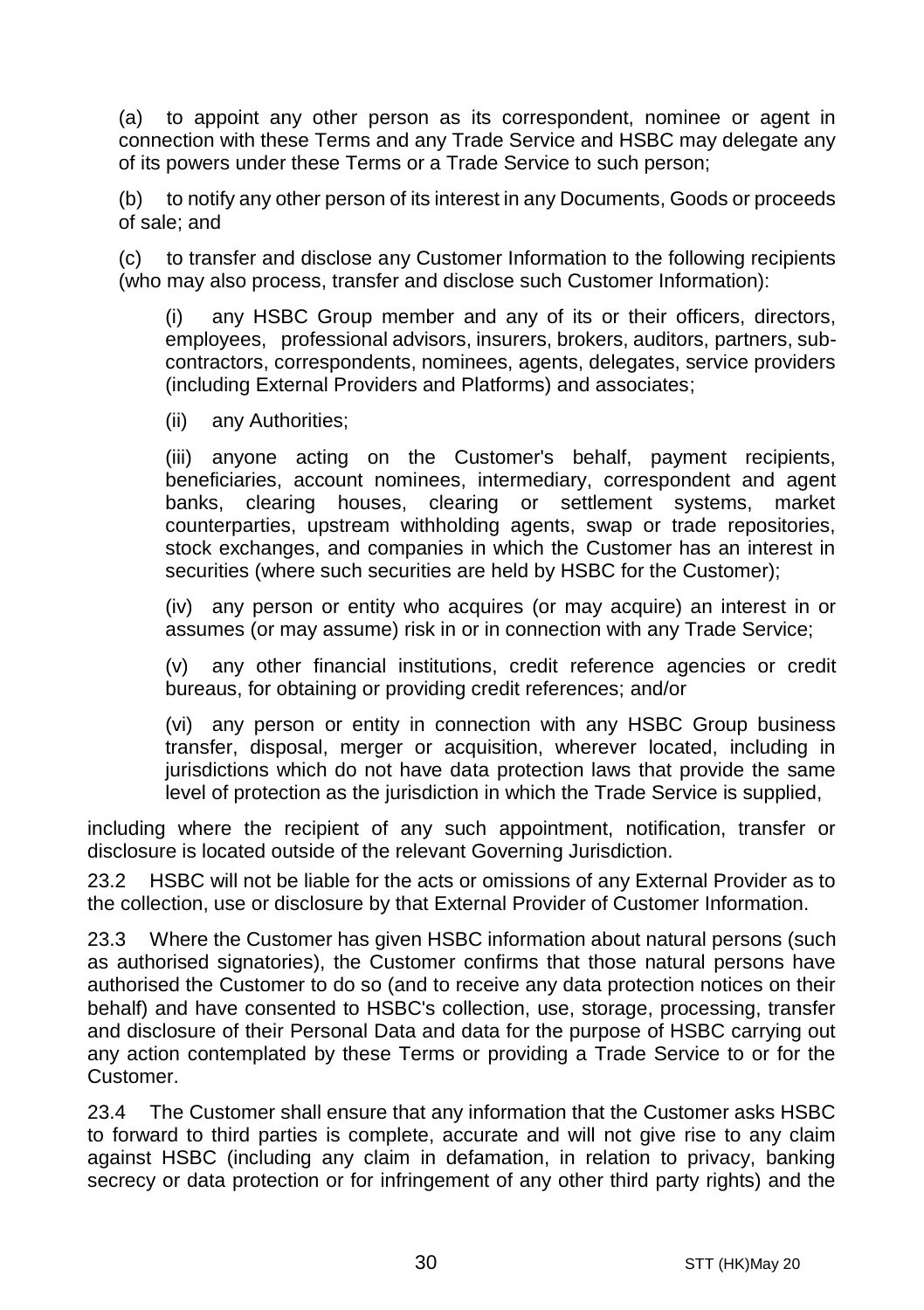Customer confirms and represents that it has obtained the requisite consent and/or waiver (where required) for HSBC to forward such information.

## **24. MISCELLANEOUS**

24.1 Other than a Trade Service which has been provided on an irrevocable or committed basis, HSBC may at any time withdraw a Trade Service or refuse to provide a Trade Service in its absolute discretion.

24.2 Any waiver, release or consent by HSBC under or in respect of these Terms or a Trade Service will only be effective if made in writing (which may be made through a Platform).

24.3 HSBC may at any time change these Terms by providing the Customer with at least 30 days' written notice and any Trade Service requested on or after the effective date in such notice shall be subject to the amended Terms.

24.4 HSBC is authorised to take such steps and to make such payments as it considers necessary, at the cost of the Customer, to remedy any default by the Customer in respect of its obligations under these Terms or any Trade Service.

24.5 Neither HSBC's failure to exercise, nor HSBC's delay in exercising, any of its rights or remedies under these Terms or in respect of a Trade Service shall operate as a waiver of any such right or remedy, nor shall any single or partial exercise of any right or remedy prevent any further or other exercise of any other right or remedy.

24.6 The Customer may not assign or transfer any of its rights or obligations under these Terms or a Trade Service. HSBC may assign, transfer or create security over any of its rights under or in respect of these Terms or a Trade Service without restriction or notice.

24.7 Without prejudice to Claus[e 20](#page-24-0) (*[INSTRUCTIONS](#page-24-0)*), any notices by the Customer in connection with these Terms or a Trade Service must be given to HSBC in writing at the address of HSBC most recently advised by HSBC to the Customer. HSBC may give notice to the Customer in person, by telephone or facsimile, by post, through a Platform or, if agreed by the Customer, through another electronic channel at the address or number most recently notified by the Customer to HSBC. A notice sent by post will be deemed to have been received 7 calendar days after posting if within the same country, or 15 calendar days after posting if cross border.

24.8 Each of the provisions of these Terms is severable and distinct from the others and, if one or more of such provisions is or becomes illegal, invalid or unenforceable, the remaining provisions shall not be affected in any way.

24.9 If the Customer includes two or more persons, the obligations and liabilities of these persons under or in respect of a Trade Service and these Terms shall be joint and several.

24.10 Nothing in these Terms shall be deemed to create any partnership, joint venture or relationship of principal and agent between HSBC and the Customer or create or give rise to any fiduciary relationship of any nature.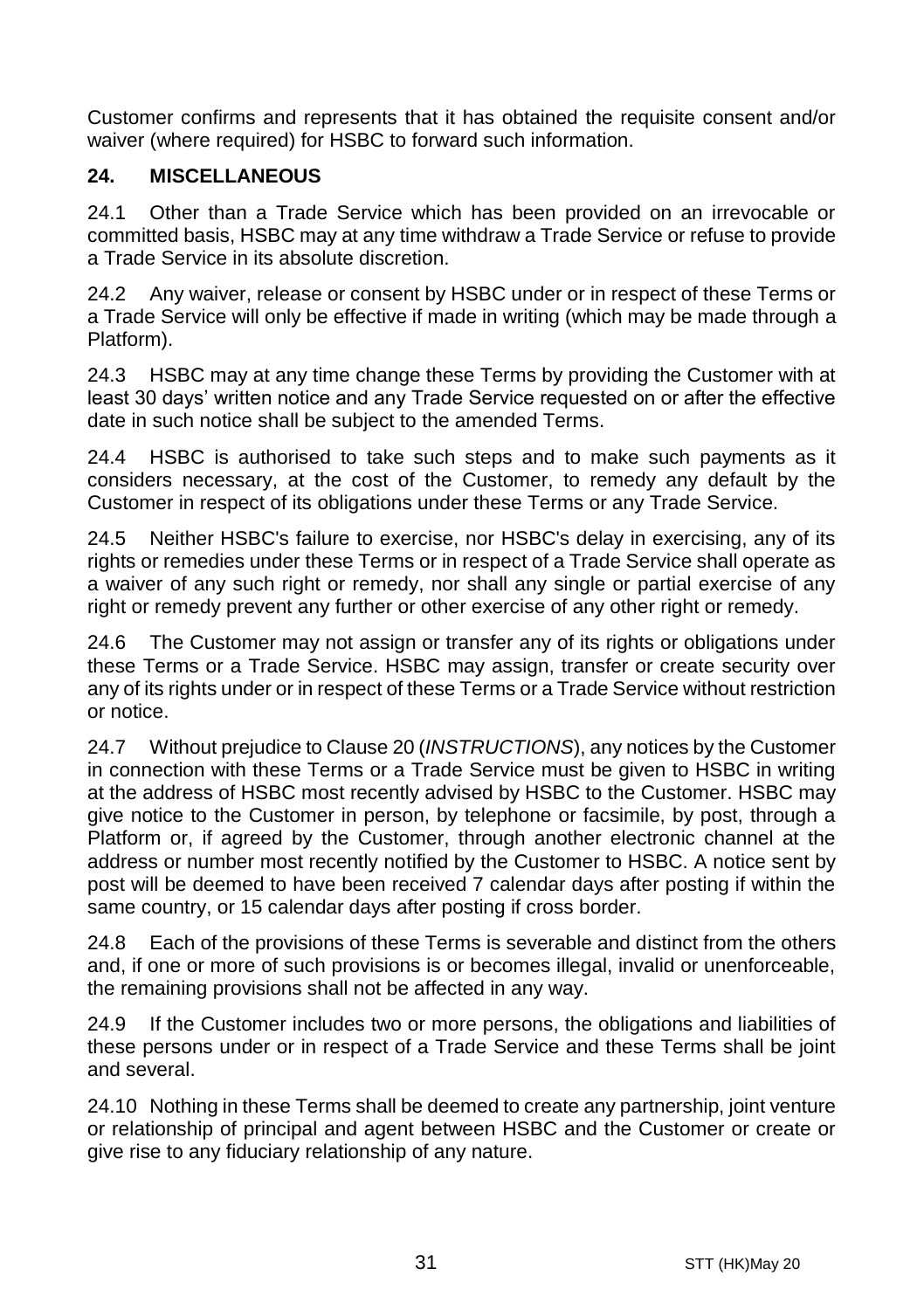24.11 To the extent permitted by the laws of the Governing Jurisdiction, the Customer irrevocably waives any right of sovereign immunity from suit, jurisdiction or adjudication (including in respect of pre-judgement interim relief and execution of any judgement) that it may have in the Governing Jurisdiction or otherwise, whether that immunity relates to itself or to any commercial or non-commercial assets (including land, bank accounts or other assets held in the name of a diplomatic mission or otherwise or belonging to the Customer's central bank or other monetary authority).

24.12 These Terms are for the benefit of the Customer, HSBC and each HSBC Group member, and are not intended to benefit any other third party or be enforceable by any other third party. Any rights of HSBC to bring to an end or change these Terms or any contract to which they form part are not subject to the consent of any other third party.

## **25. GOVERNING LAW AND JURISDICTION**

25.1 For the purposes of a Trade Service:

(a) that Trade Service and these Terms will be governed by the laws of the Governing Jurisdiction; and

(b) the courts of the Governing Jurisdiction shall have non-exclusive jurisdiction to settle any disputes that may arise out of, or in connection with, that Trade Service and these Terms, their interpretation or any non-contractual obligations arising from or connected with them.

25.2 If a process agent is specified in an Application or Facility Agreement in respect of a Trade Service, service of any legal process on the person whose name and address is specified in such Application or Facility Agreement shall constitute service on the Customer.

25.3 If no process agent has been appointed by the Customer, upon request from HSBC the Customer will, within five Business Days, appoint a process agent (with an office in the Governing Jurisdiction) for service of all legal process relating to these Terms and the relevant Trade Service on the Customer and the Customer will notify the process agent's address to HSBC. If the Customer does not do this, HSBC may appoint a process agent on the Customer's behalf and at its expense and shall, as soon as practicable, notify the Customer of such appointment.

# **SECTION 7 - DEFINITIONS AND INTERPRETATION**

## **26. DEFINITIONS AND INTERPRETATION**

26.1 In these Terms:

**Application** means an application, instruction or request by the Customer for a Trade Service (whether for itself or for another person) using an application form, or pursuant to the terms of a Facility Agreement or made using a Platform.

**Authorities** includes any judicial, administrative, public or regulatory body (including any self-regulatory body), any government, any tax authority, any securities or futures exchange, any court, any central bank or law enforcement body, or any of their agents, with jurisdiction (direct or indirect) over any part of the HSBC Group at any time.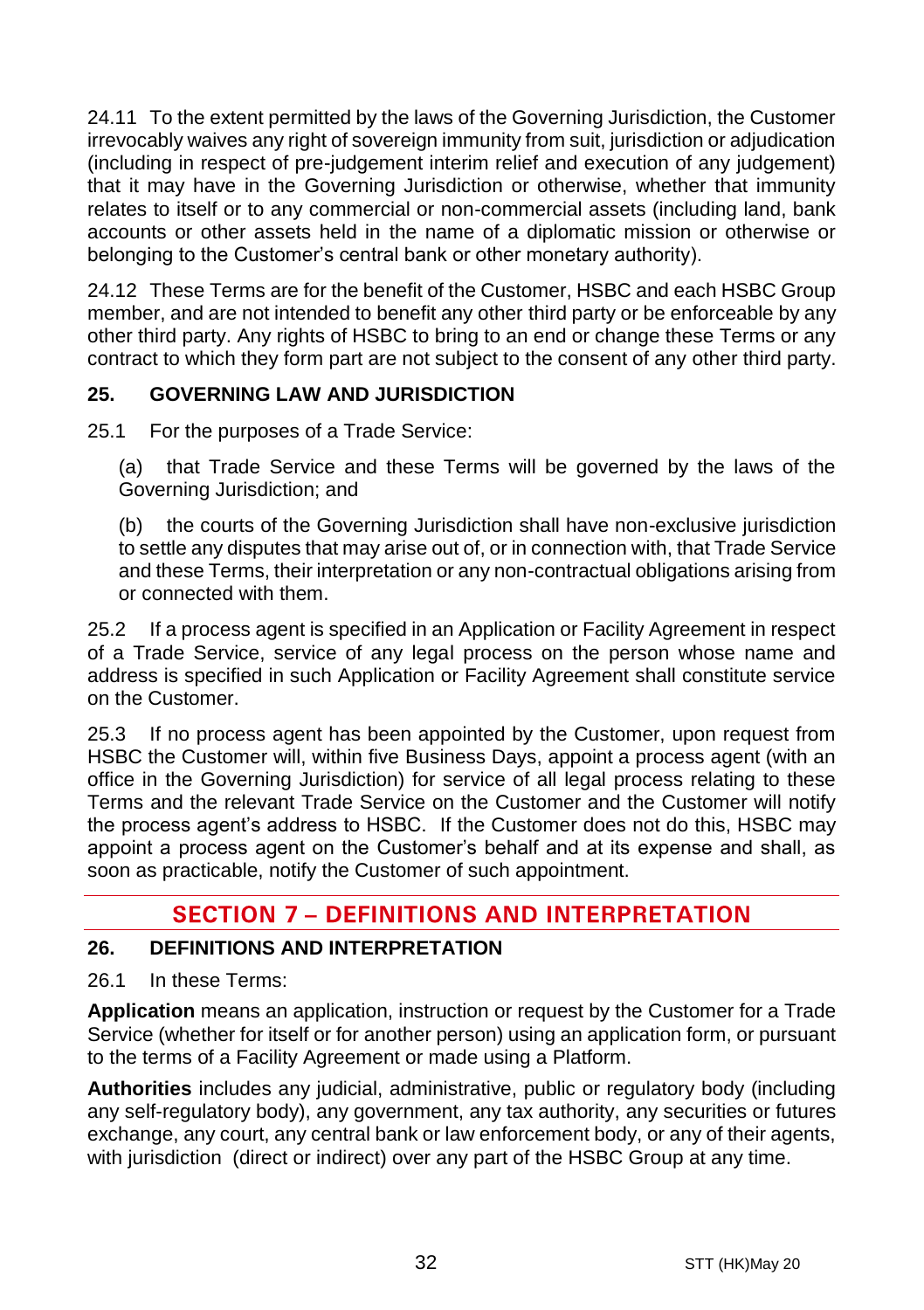**Back-to-Back Documentary Credit** has the meaning given to it in Clause [3.14](#page-5-0) (*[DOCUMENTARY CREDITS](#page-3-0)*).

**Business Day** means, in respect of a Trade Service, a day on which banks are open for general business in the Governing Jurisdiction.

**Cash Collateral** has the meaning given to it in Clause [10](#page-14-1) (*[CASH COLLATERAL](#page-14-1)*).

**Claim** means any demand, request for payment or for acceptance and payment, claim, presentation or drawing made in respect of a Trade Service by a beneficiary, the Customer or any other person.

**Collection** means a collection transaction in respect of the handling of Documents where HSBC may act as either a remitting bank, collecting bank or presenting bank.

**Compliance Action** has the meaning given to it in Clause [19](#page-22-0) (*[COMPLIANCE WITH](#page-22-0)  [LAWS AND SANCTIONS](#page-22-0)*).

**Country Conditions** means HSBC's additional terms and conditions for the country in which the HSBC entity providing the relevant Trade Service is located.

**Customer** means the person who requests the relevant Trade Service and with whom HSBC contracts with respect to the provision of that Trade Service (and, without limitation, as may be specified in the relevant Application). If HSBC provides a Trade Service to a person that is not a customer of HSBC, references in these Terms to the "Customer" shall apply to that person even though that person is not a customer of HSBC.

**Customer Information** means any Personal Data, confidential information, and/or Tax Information (including accompanying statements, waivers and consents) of either the Customer, or a person or entity whose information (including any Personal Data or Tax Information) which the Customer provides, or which is provided on the Customer's behalf, to any HSBC Group member in connection with the provision of any Trade Service.

**Customer Liabilities** means at any time:

(a) all liabilities of the Customer to HSBC or any HSBC Group member (including arising under or in connection with any Trade Service and these Terms) incurred in any currency and in any capacity and whether present or future, actual or contingent, direct or indirect, or incurred alone or jointly with any other person;

(b) interest on such liabilities (both before and after any demand or judgment) to the date on which HSBC or any such HSBC Group member receives payment, at the rates payable by the Customer or which would have been payable but for any circumstances which restricts payment;

(c) any costs and expenses incurred by HSBC or any HSBC Group member in making payment under or in respect of a Trade Service on behalf of the Customer (but without HSBC being under any obligation to do so) as a result of failure by the Customer to make such payment when due or demanded; and

(d) all costs and expenses (including legal fees on a full indemnity basis) of HSBC or any HSBC Group member in perfecting or enforcing its rights under or in respect of a Trade Service and these Terms.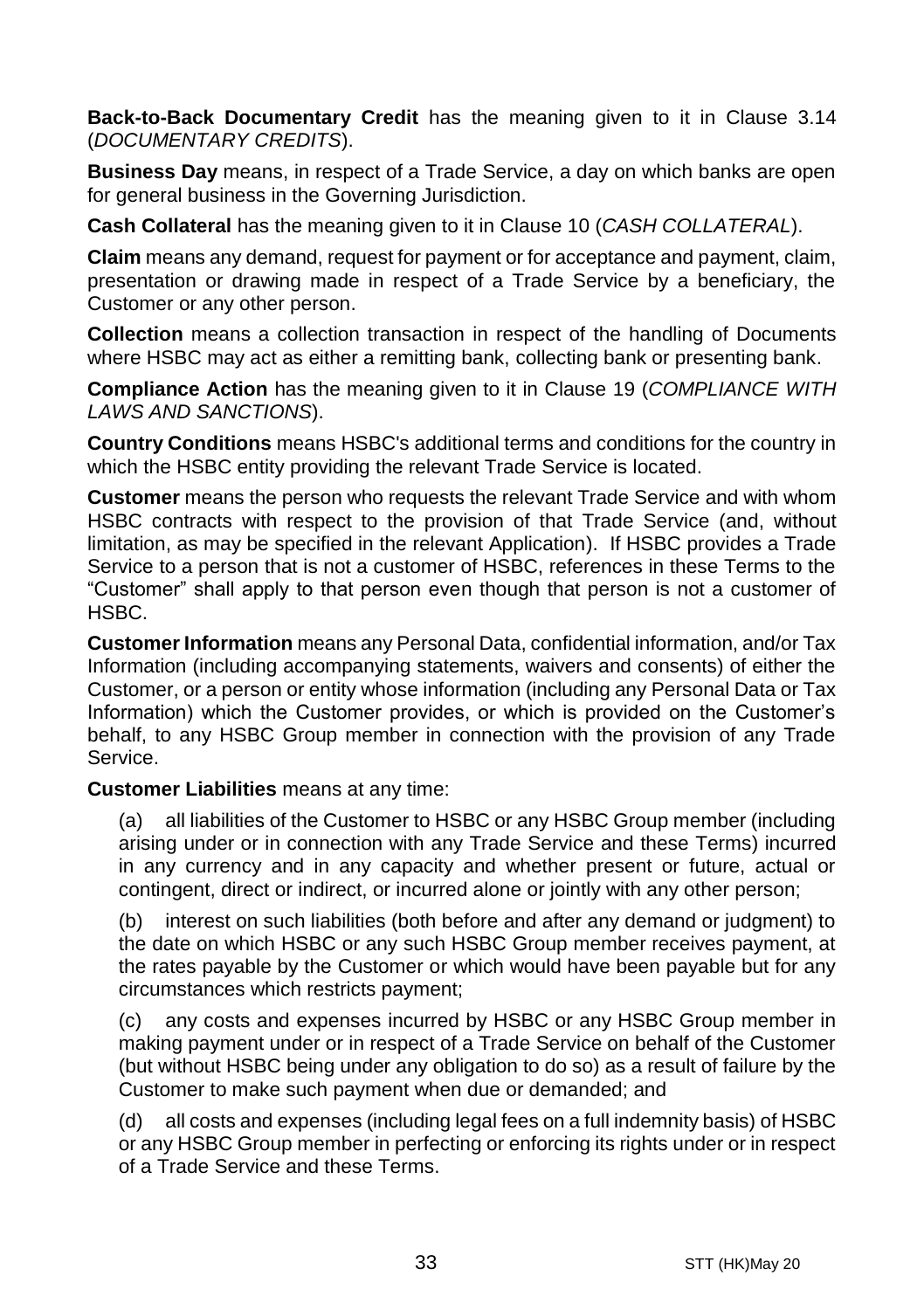**Documentary Credit** means a documentary credit or letter of credit or any commitment to issue a documentary credit or letter of credit (including any extension, renewal or amendment of the same).

**Documents** means any drafts, bills of exchange, promissory notes, cheques, documents of title, certificates, invoices, statements, transport documents, insurance policies, warehouse warrants, warehouse receipts or any other similar instruments relating to a Trade Transaction in respect of which HSBC has provided Trade Service(s) to the Customer.

**Electronic Means** has the meaning given to it in Clause [20](#page-24-0) (*[INSTRUCTIONS](#page-24-0)*).

**Exchange Rate** means HSBC's spot rate of exchange (or if HSBC does not have an available spot rate of exchange for the relevant currency, any other publicly available spot rate of exchange selected by HSBC) for the purchase of the required currency in the relevant foreign exchange market at the relevant time using the currency in which the relevant payment was paid (where any such spot rate of exchange shall be selected by HSBC acting reasonably in the circumstances).

**External Provider** means a person (other than HSBC) that makes any Platform available to HSBC and/or the Customer.

**External Terms and Conditions** means any agreement which is entered into between an External Provider and either HSBC or the Customer setting out the terms and conditions applicable to HSBC's or the Customer's use of a Platform.

**Facility Agreement** means a letter or agreement between the Customer and HSBC pursuant to which HSBC agrees to provide to the Customer a facility in respect of Trade Services.

**Finance** means discounting, negotiating, purchasing, prepaying, early paying or endorsing a Document (whether or not drawn under a Documentary Credit or Collection) or Documentary Credit and **Financed** and **Finances** shall be construed accordingly. For the avoidance of doubt, **Finance** does not include a Trade Finance Loan.

**Goods** means the goods or products which are the subject of a Trade Transaction in respect of which HSBC has provided Trade Service(s) to the Customer.

**Governing Jurisdiction** means the jurisdiction in which the relevant HSBC entity providing the Trade Service is located or such other jurisdiction agreed in writing between the Customer and HSBC or specified in the relevant Country Conditions.

**HSBC** means the HSBC Group member (or, if applicable, the branch of such HSBC Group member) providing the relevant Trade Service, and its successors and assigns and, where the context permits, includes any person appointed by HSBC under Clause [23.1\(a\)](#page-29-0) (*[DISCLOSURE, CONFIDENTIALITY AND PRIVACY](#page-28-0)*).

**HSBC Group** means HSBC Holdings plc and its subsidiaries and affiliates from time to time.

**ICC** means the International Chamber of Commerce.

**Increased Costs** means a reduction in the rate of return from a Trade Service or on HSBC's overall capital, an additional or increased cost or a reduction of any amount due and payable under these Terms or in respect of a Trade Service, which is incurred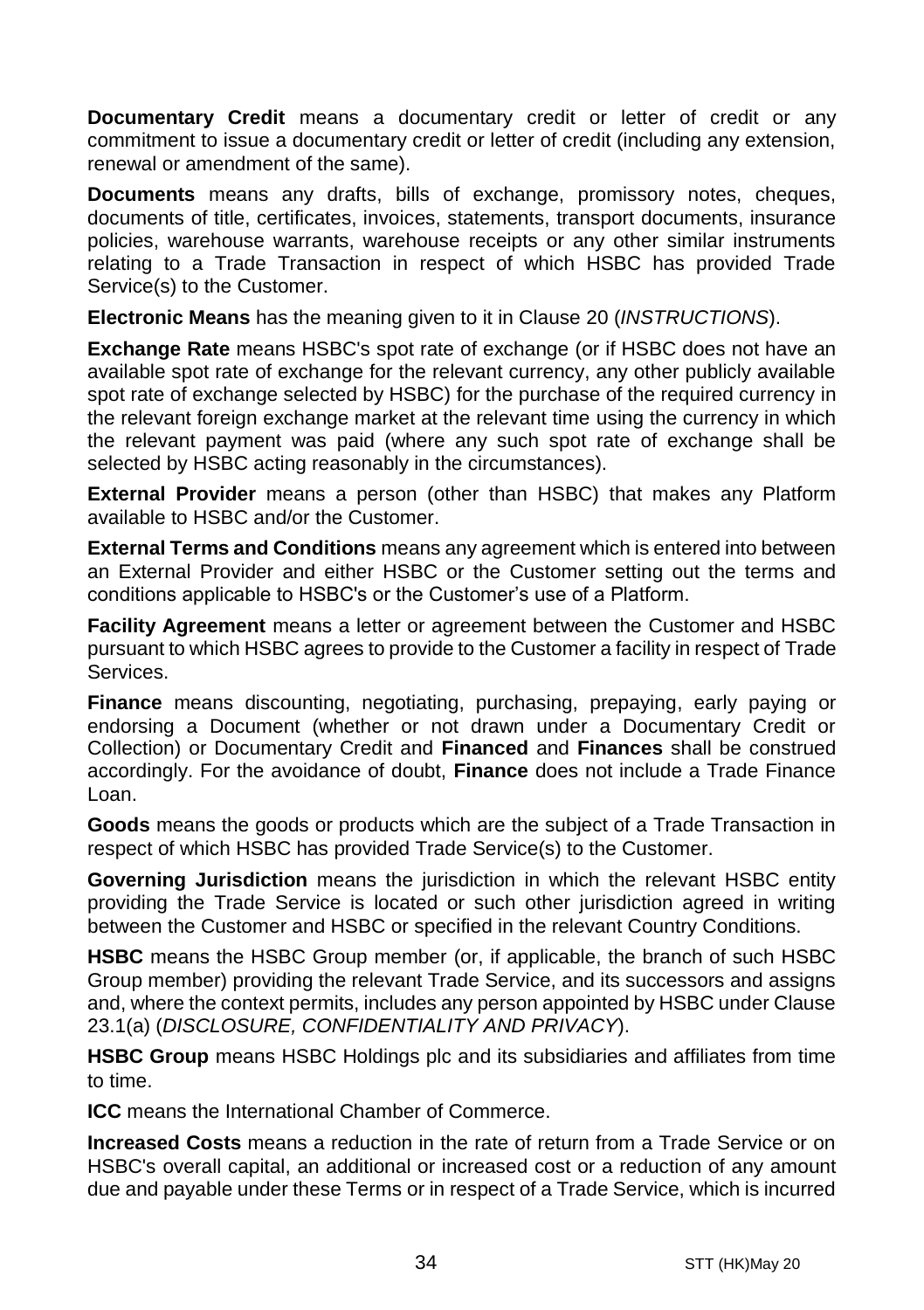or suffered by HSBC to the extent that it is attributable to HSBC performing its obligations under these Terms or a Trade Service.

**Indemnified Party** has the meaning given to it in Claus[e 9](#page-13-0) (*[REIMBURSEMENT AND](#page-13-0)  [INDEMNITY](#page-13-0)*).

**Instruction** has the meaning given to it in Clause [20](#page-24-0) (*[INSTRUCTIONS](#page-24-0)*).

**Instrument** means any SBLC, demand guarantee (including an avalisation, coacceptance or acceptance of a Document), bond, counter-guarantee, counter-SBLC, or similar independent payment obligation (including any extension, renewal or amendment of the same).

**Losses** has the meaning given to it in Clause [9](#page-13-0) (*[REIMBURSEMENT AND](#page-13-0)  [INDEMNITY](#page-13-0)*).

**Master Documentary Credit** has the meaning given to it in Clause [3.14](#page-5-0) (*[DOCUMENTARY CREDITS](#page-3-0)*).

**Personal Data** means any information relating to an individual from which such individual can be identified, including sensitive personal data, name(s), residential address(es), contact information, age, date of birth, place of birth, nationality, citizenship, personal and marital status.

**Platform** means any electronic platform (a) used by HSBC, the Customer or any other person for giving or receiving any Instruction, Claim or other communication in relation to any Trade Service, and/or (b) used by HSBC or any other person for issuing or providing any Trade Service, and shall include HSBCnet.

**Recourse Event** means in respect of a Trade Service:

(a) any misrepresentation, alleged or actual fraud, illegality or unauthorised act of the Customer and/or any other party to the Trade Transaction;

(b) any alleged or actual invalidity, non-compliance or unenforceability of the Documentary Credit, SBLC, Document(s) or Trade Transaction (as applicable); or

(c) any injunction, court order, law, regulation or Sanctions which restrict any payment (whether to or from HSBC and/or not subsequently discharged).

**SBDC** means a standby documentary credit.

**SBLC** means a standby letter of credit (which includes an SBDC).

**Sanction** has the meaning given to it in Clause [19](#page-22-0) (*[COMPLIANCE WITH LAWS AND](#page-22-0)  [SANCTIONS](#page-22-0)*).

**Security Agreement** means any document creating security or quasi-security over any of the Customer's rights and/or assets in support of any obligations which the Customer may have to any HSBC Group member from time to time.

**Tariff Book** means, if applicable in the relevant jurisdiction, HSBC's tariff book setting out HSBC's fees, commissions, interest rates and other rates for Trade Services as is available upon request by the Customer and/or can be accessed online.

**Tax** includes goods and services tax, value added tax, sales tax, stamp duty or any tax, levy, impost, deduction, charge, rate, duty, compulsory loan or withholding which is levied or imposed by a government agency, and any related interest, penalty,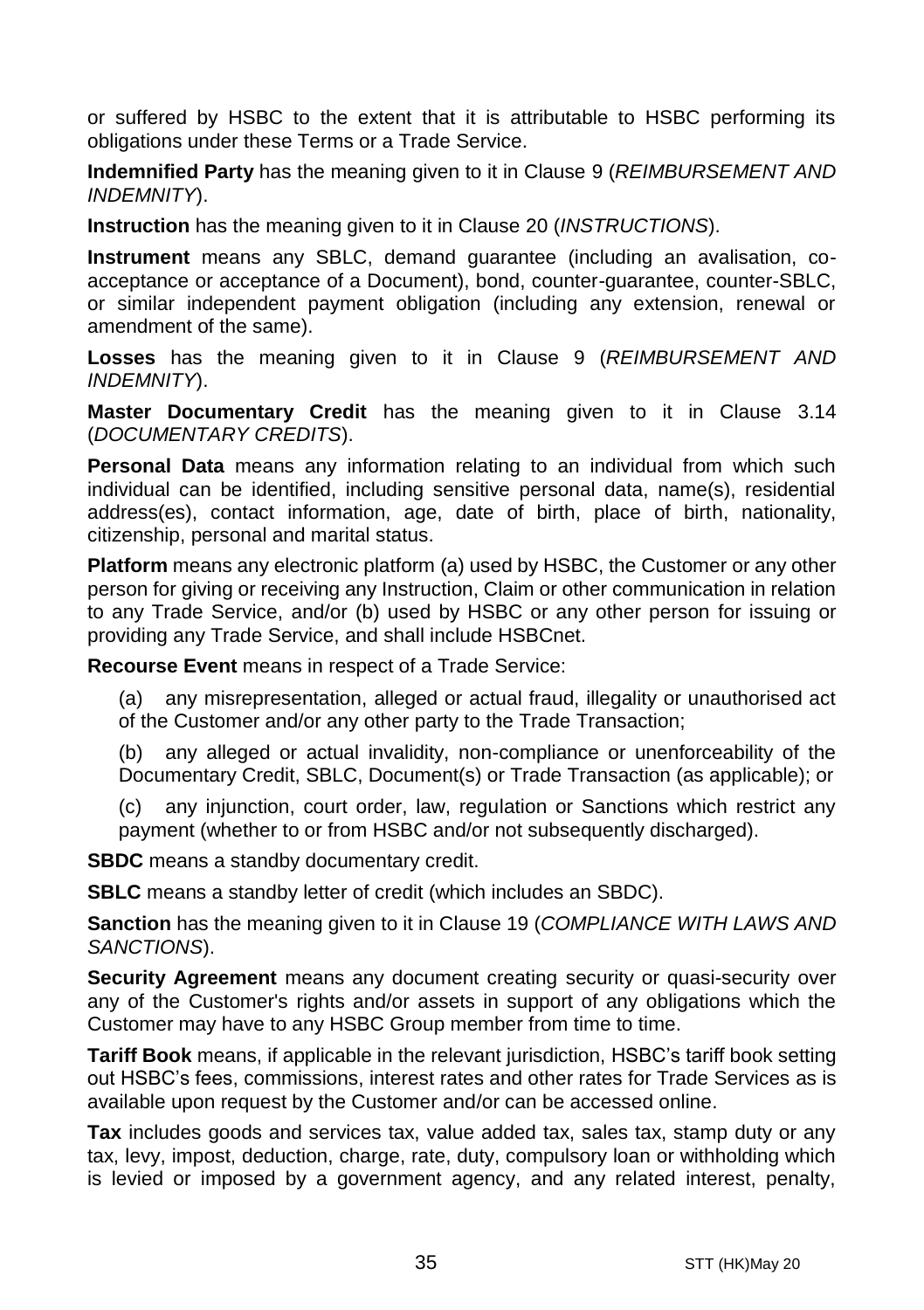charge, fee or other amount (but does not include tax on the overall net income of HSBC).

**Tax Information** means any documentation or information (and accompanying statements, waivers and consents) relating, directly or indirectly, to the Customer's tax status and the tax status of any owner, "controlling person", "substantial owner" or beneficial owner of the Customer.

**Trade Finance Loan** means a loan, advance, credit or other financial accommodation provided by HSBC to the Customer in respect of a Trade Transaction.

#### **Trade Service** includes:

(a) the issue of a Documentary Credit and instructing any advising bank, nominated bank or confirming bank in relation to such Documentary Credit;

(b) acting as the advising bank, nominated bank or confirming bank (on a disclosed or undisclosed basis) in relation to a Documentary Credit;

(c) the issue of an Instrument and/or instructing any correspondent bank in relation to, and issuing an counter-guarantee, counter-SBLC or indemnity in respect of, an Instrument;

(d) acting as the advising bank, confirming bank or correspondent bank in relation to an Instrument;

- (e) the handling of a Documentary Credit, Instrument or Document;
- (f) Collections;
- (g) the provision of any Finance;
- (h) the provision of a Trade Finance Loan;

(i) the issue of a letter of indemnity or shipping guarantee and/or the signing, endorsement or release of any Transport Document;

- (j) the release of Documents;
- (k) any other service or product relating to a Trade Transaction provided,

by HSBC to, at the request of, or in respect of the Customer.

**Trade Transaction** means a transaction involving the sale or purchase by the Customer of goods or services from/to a third party, and includes any contract(s) on which such transaction may be based.

**Transport Documents** has the meaning given to it in Clause [8](#page-12-0) (*[APPLICATIONS FOR](#page-12-0)  [RELEASE OF GOODS, SHIPPING GUARANTEES AND](#page-12-0) LETTERS OF INDEMNITY*).

**USD** means the lawful currency of the United States of America.

26.2 Unless contrary indication appears, any reference in these Terms to:

(a) an **Application or Trade Service** (and any reference in an Application to a **Trade Service**) includes (where applicable) the contract created between the Customer and HSBC by HSBC accepting that Application by providing or undertaking that Trade Service;

(b) **the Customer**, **HSBC** or any other person shall be construed so as to include its successors in title, permitted assigns and permitted transferees to, or